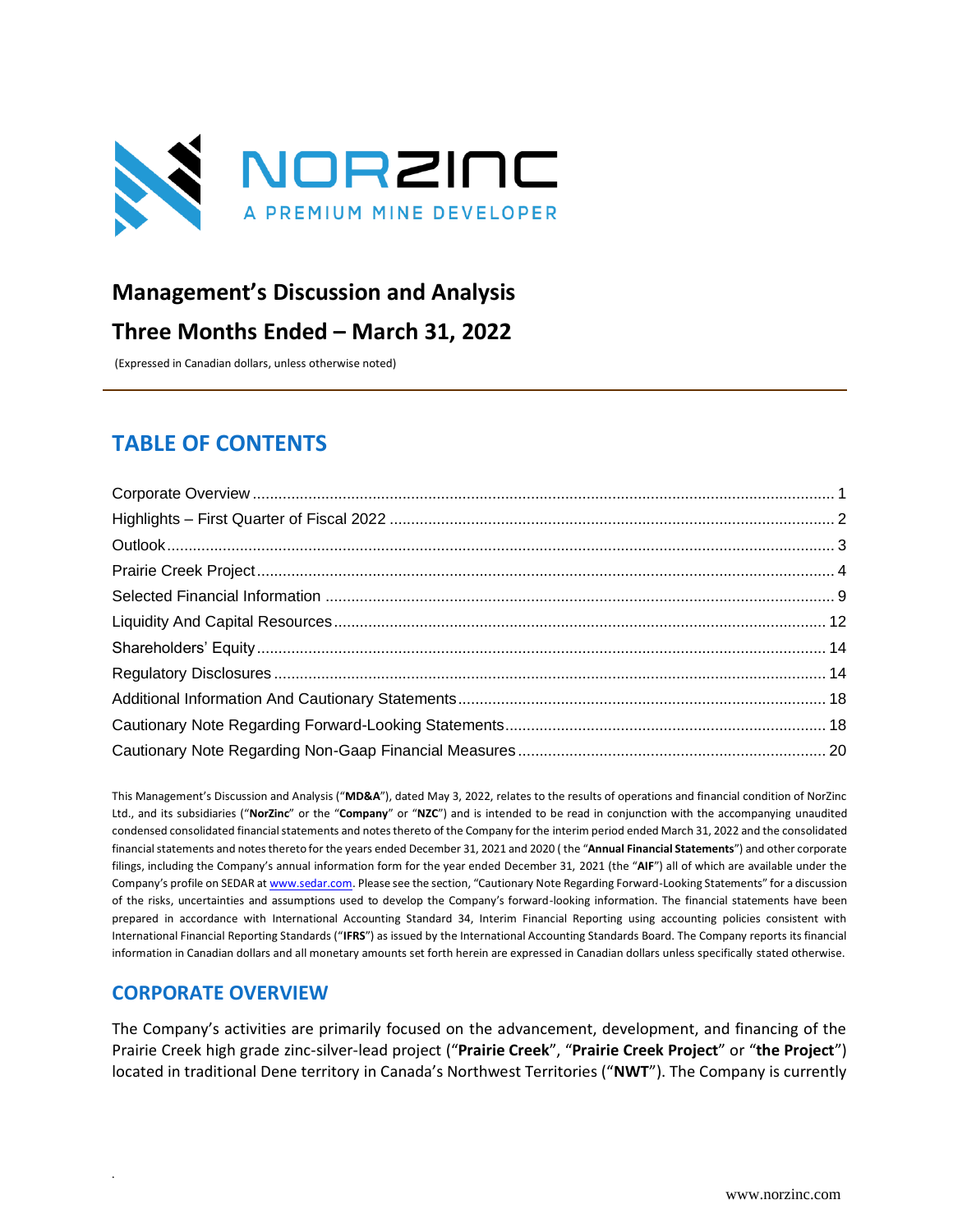well advanced in updating the mining permit for the recently expanded 2,400 tonnes per day ("tpd") mine design, up from the 1,600 tpd currently permitted for. The Company is also focused on finalizing the permit conditions required for the Water License ("**WL**") and Land Use Permit ("**LUP**") from the Mackenzie Valley Land & Water Board ("**MVLWB**") and Parks Canada ("**Parks**") for construction of an All Season Road ("**ASR**") providing access to the Prairie Creek Project.

# <span id="page-1-0"></span>**HIGHLIGHTS – FIRST QUARTER OF FISCAL 2022**

#### **Financial and Corporate**

- Cash and short-term investments at March 31, 2022 \$1.5M (December 31, 2021 \$3.9M).
- Loss for quarter ended March 31, 2022 \$1.9M (March 31, 2021 \$1.7M).

#### **Prairie Creek**

**■** The company has been focusing efforts on the completion of management plans associated with the Phase 1 All Season Road Construction and approval by Parks and the MVLWB. As at March 31, 2022 the Company received final or conditional approvals on two thirds of the MPs and is expected to complete all Phase 1 MP approvals by mid-year.

#### **Continued Development of the Prairie Creek Project**

In September 2021, the Company announced that a Preliminary Economic Assessment ("PEA") had been launched on a 2,400 tpd production plan, to formalize much of the internal work that had been done in the nine months prior as part of the ongoing mine enhancement initiatives to replace the previous 2017 Feasibility Study NI 43-101 Technical Report. Results of this PEA were announced on October 21, 2021 and include an after-tax NPV<sub>8%</sub> of \$299 million and an IRR of 17.7%. The PEA incorporates an updated Mineral Resource Estimate and provides an economic assessment for a 2,400 tpd mine plan with a life of mine of 20.3 years. Further details of the PEA are outlined below.

On December 20, 2021, the Company announced unexpected regulatory requirements in the All-Season Road ("ASR") permitting process, which delayed the commencement of construction on the Pioneer Winter Road ("PWR") by up to one year. The initial PWR constitutes Phase 1 of the ASR, providing the main point of access to the Prairie Creek Project. As a result of this permitting delay and subject to financing and Covid-19 effects, the Company plans to commence construction on the PWR in Q4 2022, followed by the main construction and development activities for the full ASR planned for 2023 and 2024, culminating in commencement of operations in Q4 2025.

Conditions of the WL and LUPs for the ASR issued by Parks and MVLWB include the submission, review and approval of management plans related to the authorized activities. NorZinc submitted these plans to the regulatory bodies in Q3 and Q4 of 2021 and these are currently under review. Due to the regulatory process and steps required, the approval of these plans was not completed by the targeted start of Phase 1 All-Season Road construction in December 2021, resulting in the Company delaying the start of the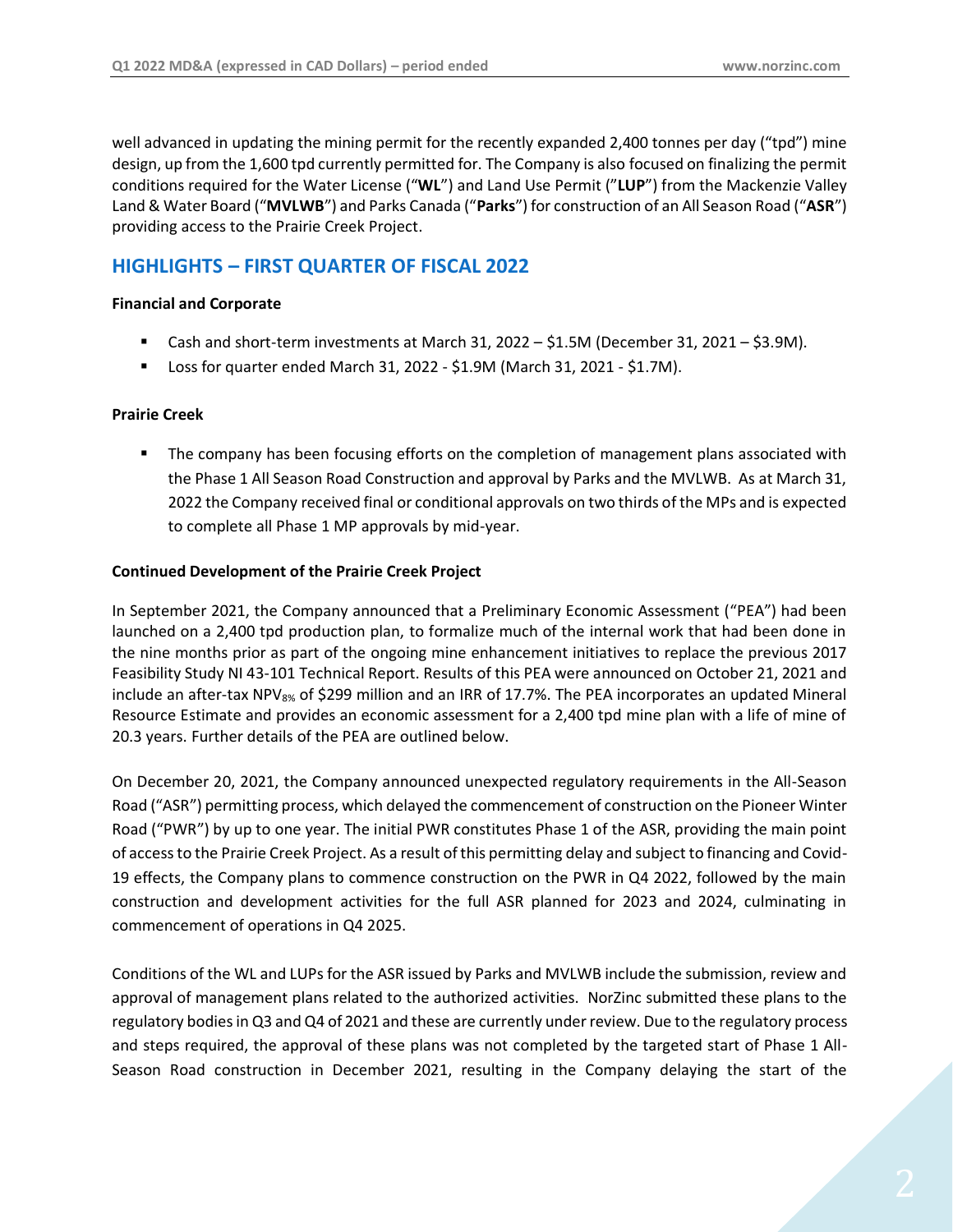construction. The delay to start of construction has delayed the overall project by one year. To ensure plans are completed and approved for the start of construction in 2022, NorZinc is continuing to move approvals forward with Parks and the MVLWB.

The Company continues to consider multiple development financing opportunities for the activities planned in 2022 subject to financing and permit readiness. NorZinc's primary objectives during the remainder of 2022 are as follows:

- Re-establish a baseline schedule, reflecting a 1-year delay in the Phase 1 construction of the ASR, which is targeted for Q4 2022.
- Finalize all outstanding approvals from Parks and the MVLWB, related to the Phase 1 ASR management plans.
- Re-evaluate value-added initiatives within the project engineering scope to a higher level of detail and confidence, while also exploring the opportunities identified in the PEA.
- Support a 5,000 m drill program during the summer months aimed at obtaining additional geotechnical and metallurgical information.
- Continue discussions with Acho Dene Koe First Nations for a benefits agreement with expected conclusion in Q2 2022.

# <span id="page-2-0"></span>**Outlook**

Following the events of 2021, in the first quarter of 2022 NorZinc has been focused on working with the Government of Northwest Territories ("GNWT") and Parks to clarify and define the permitting process and required additional steps in order to finalize the WL and LUP for the construction and operation of the ASR.

The Prairie Creek Project is expected to bring significant social and economic benefit to local communities in the Northwest Territories. Community input and support is essential in creating a successful regulatory review and NorZinc is dedicated to ensuring that its activities fulfill local community expectations regarding reasonable benefits while protecting the environment. Overall, the economic development opportunity of the Project in terms of total expected gross revenue is over \$6.5 billion and the potential for direct federal, territorial, and local government benefits is over \$600 million. Benefits as outlined in the Socio-Economic Agreement through construction, operation, and closure employment targets of 30%, 60% and 75% respectively for northern employees, as well as business targets during construction of 30% northern business, 60% during Operations, and 70% during Closure.

Management is currently considering multiple opportunities for near-term financing activities for ongoing operations and the Feasibility Study ("FS") aimed at the commencement of the construction of the ASR. Concurrently, management is working diligently towards advancing longer-term financing initiatives for the construction of the PWR later this year and the eventual construction of the expanded mine design envisioned in the recently announced PEA.

The Company remains positive for the future economic potential of the Prairie Creek Project. The results of the PEA highlight the robust potential of the project with multiple opportunities for cost improvements and operational optimization being investigated. With zinc prices recently hitting 14-year highs, combined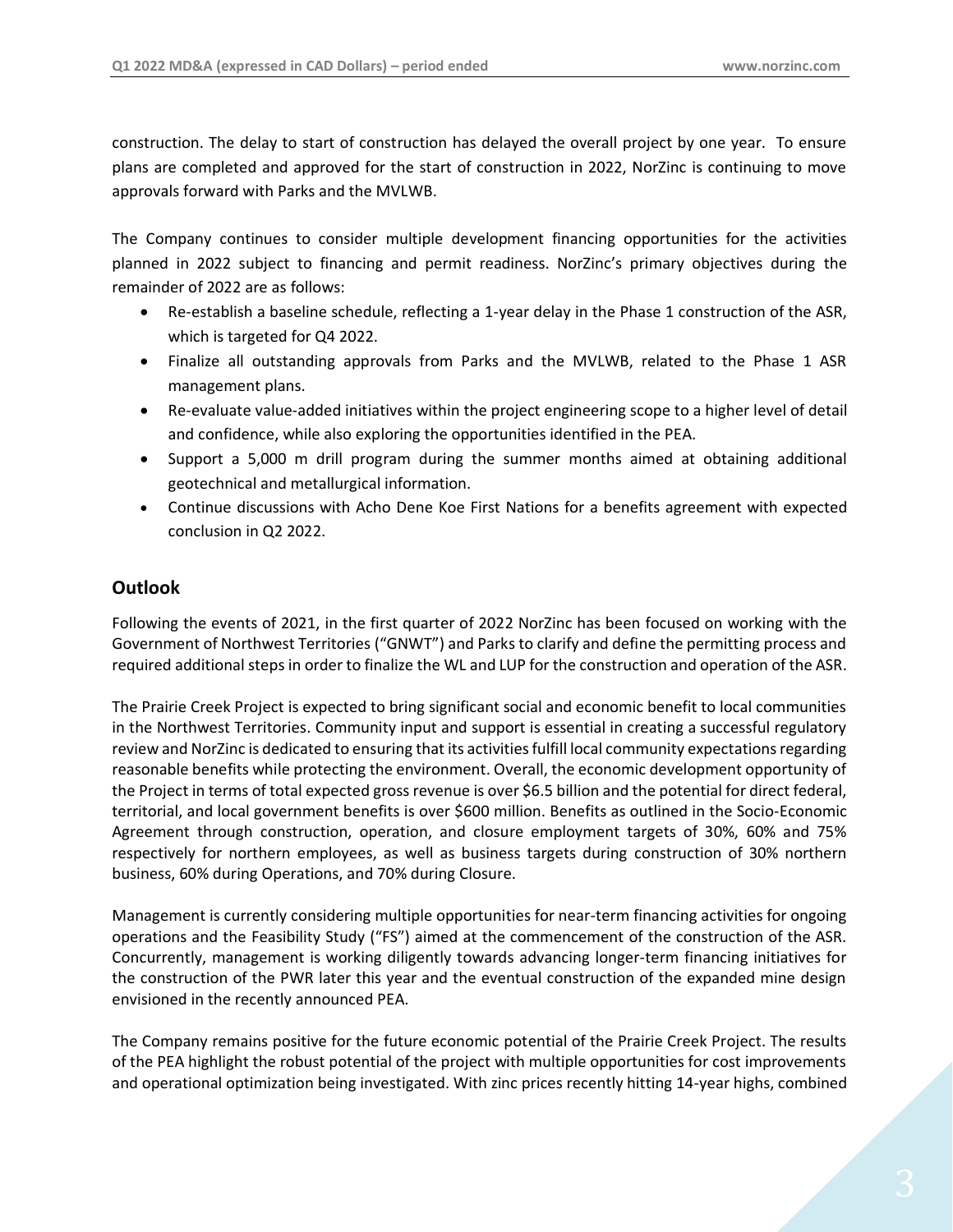with the high-grade nature of the project, management remains optimistic for the ability to execute on its near-term goals.

In 2021, zinc was deemed a critical metal by both Canada and the United States based on the key role in plays in infrastructure development, given its primary use to coat and protect steel from corrosion, as well as its fundamental role in green energy development through its numerous applications. As Prairie Creek's primary metal is zinc, this further demonstrates the Project's significance and contribution, especially within Canada.

# <span id="page-3-0"></span>**PRAIRIE CREEK PROJECT**

# **Ownership and Existing Infrastructure**

Built originally as the Cadillac Silver Mine in the early 1980s, but never put into operation, Prairie Creek has extensive infrastructure in place including five kilometres of underground workings, a 1,000 ton per day mill, heavy duty and light duty surface vehicles, surface exploration diamond drill rig, camp accommodation, maintenance and water treatment facilities and a 1,000-metre gravel airstrip.

NorZinc's primary objective is to bring the Project into production at the earliest opportunity and, in pursuit of that objective, to secure the necessary financing to complete the development and construction of the mine. Prairie Creek is the flagship property of the Company, and its development is integrally linked to the financing and financial success of the Company.

The Project is subject to net smelter returns royalties totaling 2.2%.

# **Preliminary Economic Assessment**

On October 21, 2021, the Company announced the results of a PEA for its Prairie Creek Project including an after-tax NPV<sub>8%</sub> of \$299 million and an IRR of 17.7%. The PEA incorporates an updated Mineral Resource Estimate and provides an economic assessment for a 2,400 tpd mine plan with a life of mine of 20.3 years.

#### **PEA Highlights Include:**

- After-tax NPV $_{8\%}$  of \$299 million using base case metal prices of \$1.20/lb zinc, \$1.05/lb lead and  $$24$ /oz silver (pre-tax NPV $_{8\%}$  of \$505 million)
- After-tax IRR of 17.7% (pre-tax IRR of 21.4%) based on initial Capex of \$368 million, including \$35 million of contingency, with significant opportunity to improve initial costs through cost optimization
- At a zinc price of \$1.50/lb, after-tax NPV $_{8\%}$  increases to US\$479 and IRR increases to 22.8%,
- LOM C1 by-product costs of \$0.19/lb Zn and C3 by-product costs of \$0.60/lb Zn (C1 co-product costs of \$0.73/lb ZnEq<sup>1</sup> and C3 co-product costs of \$0.92/lb ZnEq), placing Prairie Creek in the lowest third of zinc mines once in operation

<sup>&</sup>lt;sup>1</sup> ZnEq calculated as (grade of Zn in %) + [(grade of lead in % \* price of lead in \$/lb \* 22.046 \* recovery of lead in % \* payable lead in %) + (grade of silver in g/t\* (price of silver in \$/Troy oz/ 31.10348) \* recovery of silver in % \* payable silver in %)]/(price of zinc in \$/lb\*22.046 \* recovery of zinc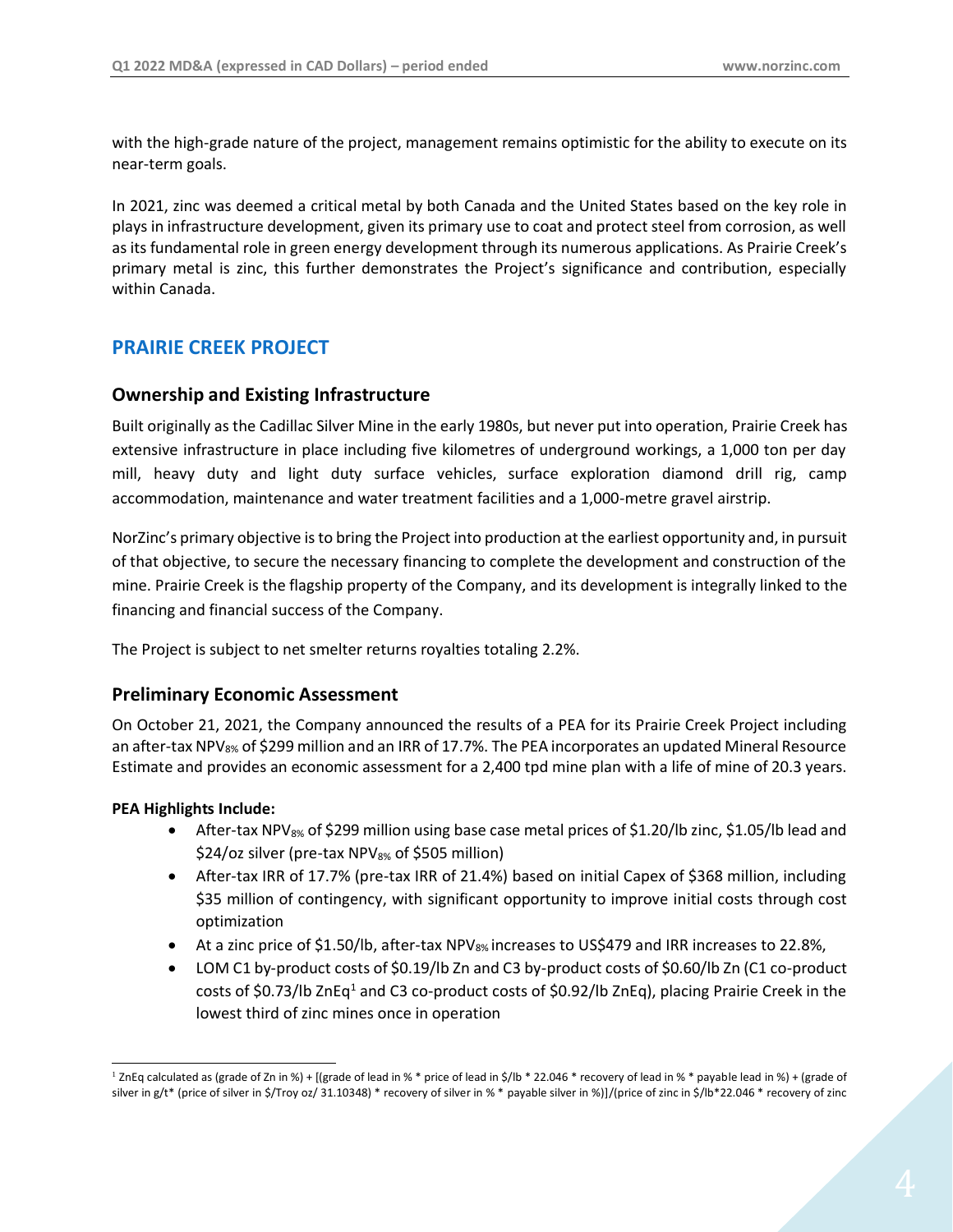- Average annual payable ZnEq production of 261 Mlbs, including 2.6 Moz of average annual silver production, over a 20-year life of mine, with a payback of 4.8 years
- Total cumulative LOM EBITDA of \$2.5 billion; average annual EBITDA of \$123 million
- Updated Mineral Resource Estimate includes 9.8 M tonnes of total Measured & Indicated ("M&I") Resources at 22.7% ZnEq, a 15% increase in total M&I tonnage from the September 2015 Mineral Resource Estimate and 6.4 M tonnes of total Inferred Resources at 24.1% ZnEq
- Updated definitive Feasibility Study to commence immediately and will incorporate the investigation of numerous identified opportunities to add value by optimizing capex and opex input costs
- Project represents a majorly de-risked project with world-class potential in one of the most favourable and stable jurisdictions in the world

| After-Tax Net Present Value ("NPV") (Discount Rate 8%) | \$299M         |
|--------------------------------------------------------|----------------|
| After-Tax Internal Rate of Return ("IRR")              | 17.7%          |
| After-Tax Payback Period                               | 4.8 Years      |
| <b>Pre-Production Capex</b>                            | \$368M         |
| <b>Sustaining Capex and Closure Costs</b>              | \$332M         |
| Average Annual Payable Silver                          | 2,551 koz      |
| Average Annual Payable Zinc                            | 122 Mlbs       |
| Average Annual Payable Lead                            | 101 Mlbs       |
| Life of Mine ("LOM")                                   | 20.3 Years     |
| <b>Total Resource Mined</b>                            | 17.2 Mt        |
| Average ZnEq Diluted Grade of Mineral Resources Mined  | 17.10%         |
| Gross Revenue After Royalty (LOM)                      | \$6,274M       |
| After-Tax Free Cash Flow (LOM)                         | \$1,121M       |
| <b>Average Annual EBITDA</b>                           | \$123M         |
| C1 Costs over LOM (By-Product)                         | \$0.19/lb Zn   |
| C3 Costs over LOM (By-Product)                         | \$0.60/lb Zn   |
| C1 Costs over LOM (Co-Product)                         | \$0.73/lb ZnEq |
| C3 Costs over LOM (Co-Product)                         | \$0.92/lb ZnEq |
| Zinc Price - Flat (LOM)                                | \$1.20/lb      |
| Lead Price - Flat (LOM)                                | \$1.05/lb      |
| Silver Price - Flat (LOM)                              | \$24.00/oz     |
| FX Rate (CAD:USD)                                      | 1.25           |

#### **Highlighted Results from PEA Include:**

in % \* payable zinc in %), with average processing recovery factors of 81.5% , 84.3%, and 95.1% for zinc, lead and silver, respectively, and average payables of 85%, 95%, and 85%.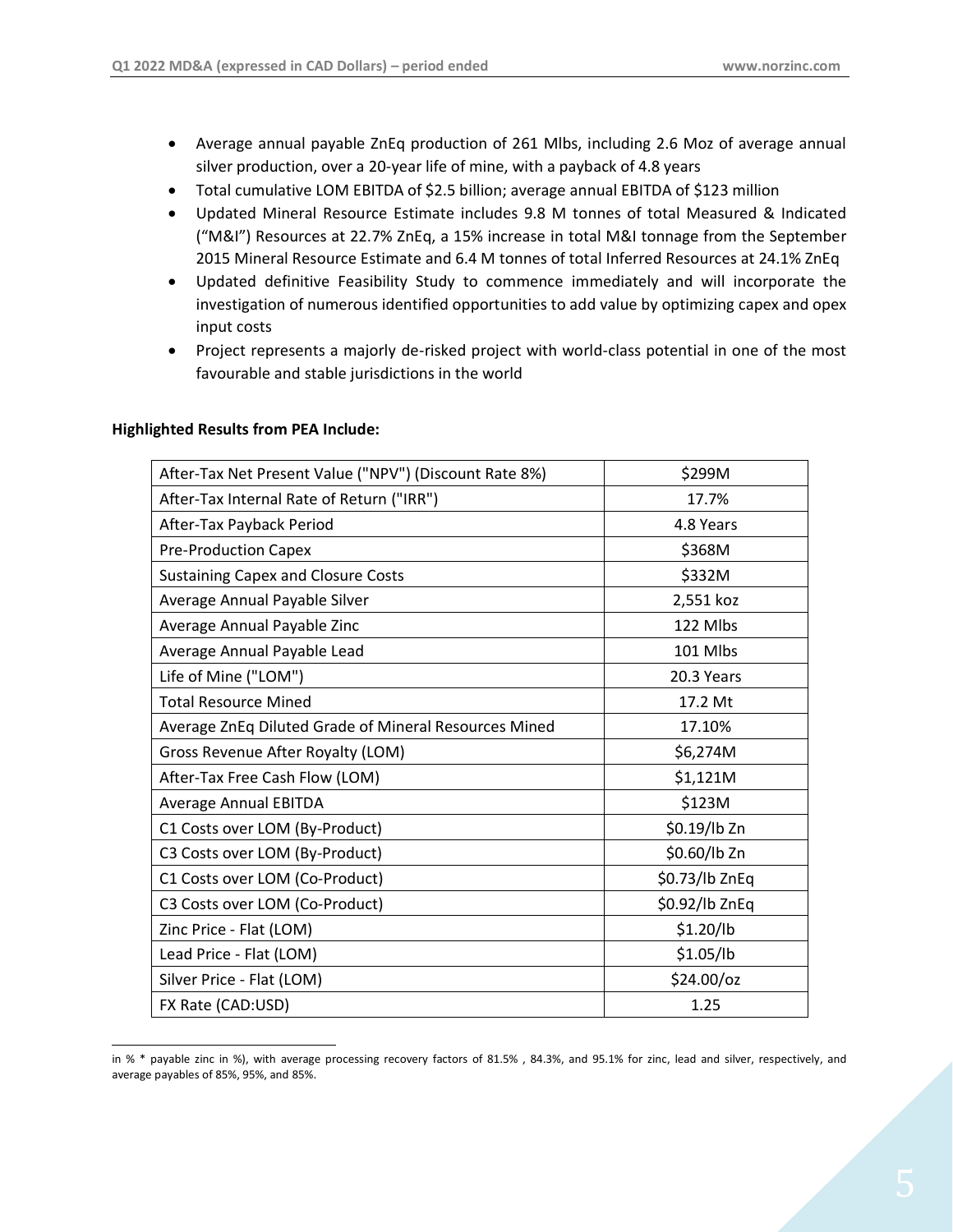#### **Updated Mineral Resource Estimate**

The new Mineral Resource Estimate is an update of the previous estimate which was included in the Company's Feasibility Study Technical Report dated September 20, 2017 and includes assay data from 47 samples and lithological data collected from three drillholes, PC-20-225, 226, and PC-21-227, that have been obtained since the previous estimate.

Highlights Include:

- 9.8 M tonnes of total Measured & Indicated Resources at 22.7% ZnEq, a 15% increase in total M&I tonnage from the September 2015 Mineral Resource Estimate
- 6.4 M tonnes of total Inferred Resources at 24.1% ZnEq
- Conversion of Main Quartz Vein ("MQV") Inferred Resources into Indicated Resources with the addition of recent drill results and updated modeling and estimation parameters, resulting in an increase to MQV M&I tonnes by 11%, to 6.2 M tonnes grading 184 ppm Ag, 11.9% Pb, 10.7% Zn
- Stockwork ("STK") M&I Resources have increased by 36% to 2.9 Mt, grading 65 ppm Ag, 3.2% Pb, 7.7% Zn
- Metal content in total M&I Resources has increased by 15% for zinc, 11% by lead, and 15% for silver

A summary of the Mineral Resource Estimate is set out in the table below:

| Domain                     | Classification   | <b>Tonnes</b> | ZnEq <sup>i</sup> % | Ag ppm | Pb%  | Zn % |
|----------------------------|------------------|---------------|---------------------|--------|------|------|
|                            | Measured         | 903,000       | 30.3                | 206    | 11.2 | 12.9 |
| Main Quartz Vein           | Indicated        | 5,248,000     | 27.7                | 181    | 12.0 | 10.3 |
| (MQV)                      | <b>M&amp;I</b>   | 6,152,000     | 28.0                | 184    | 11.9 | 10.7 |
|                            | Inferred         | 3,849,000     | 31.4                | 207    | 8.4  | 16.7 |
|                            |                  |               |                     |        |      |      |
|                            | Measured         | 128,000       | 17.4                | 97     | 4.1  | 10.3 |
| Stockwork                  | Indicated        | 2,754,000     | 12.6                | 63     | 3.2  | 7.6  |
| (STK)                      | <b>M&amp;I</b>   | 2,883,000     | 12.8                | 65     | 3.2  | 7.7  |
|                            | Inferred         | 2,187,000     | 12.7                | 67     | 4.0  | 6.7  |
|                            |                  |               |                     |        |      |      |
| <b>Stratabound Massive</b> | <b>Indicated</b> | 722,000       | 16.4                | 53     | 5.1  | 9.7  |
| Sulphides (SMS)            | Inferred         | 367,000       | 15.4                | 47     | 4.4  | 9.6  |
|                            |                  |               |                     |        |      |      |
|                            | Measured         | 1,031,000     | 28.7                | 193    | 10.3 | 12.6 |
| <b>TOTAL</b>               | Indicated        | 8,724,000     | 22.0                | 133    | 8.6  | 9.4  |
|                            | <b>M&amp;I</b>   | 9,755,000     | 22.7                | 139    | 8.8  | 9.7  |
|                            | Inferred         | 6,403,000     | 24.1                | 150    | 6.7  | 12.9 |

# **Updated Mineral Resource Estimate for the Prairie Creek Project** Effective October 15, 2021

Notes to table:

1. Stated at a cut-off grade of 8% ZnEq based on prices of Zn = \$1.15 USD/lb, Pb = \$1.00 USD/lb, Ag = \$20.00 USD/troy oz.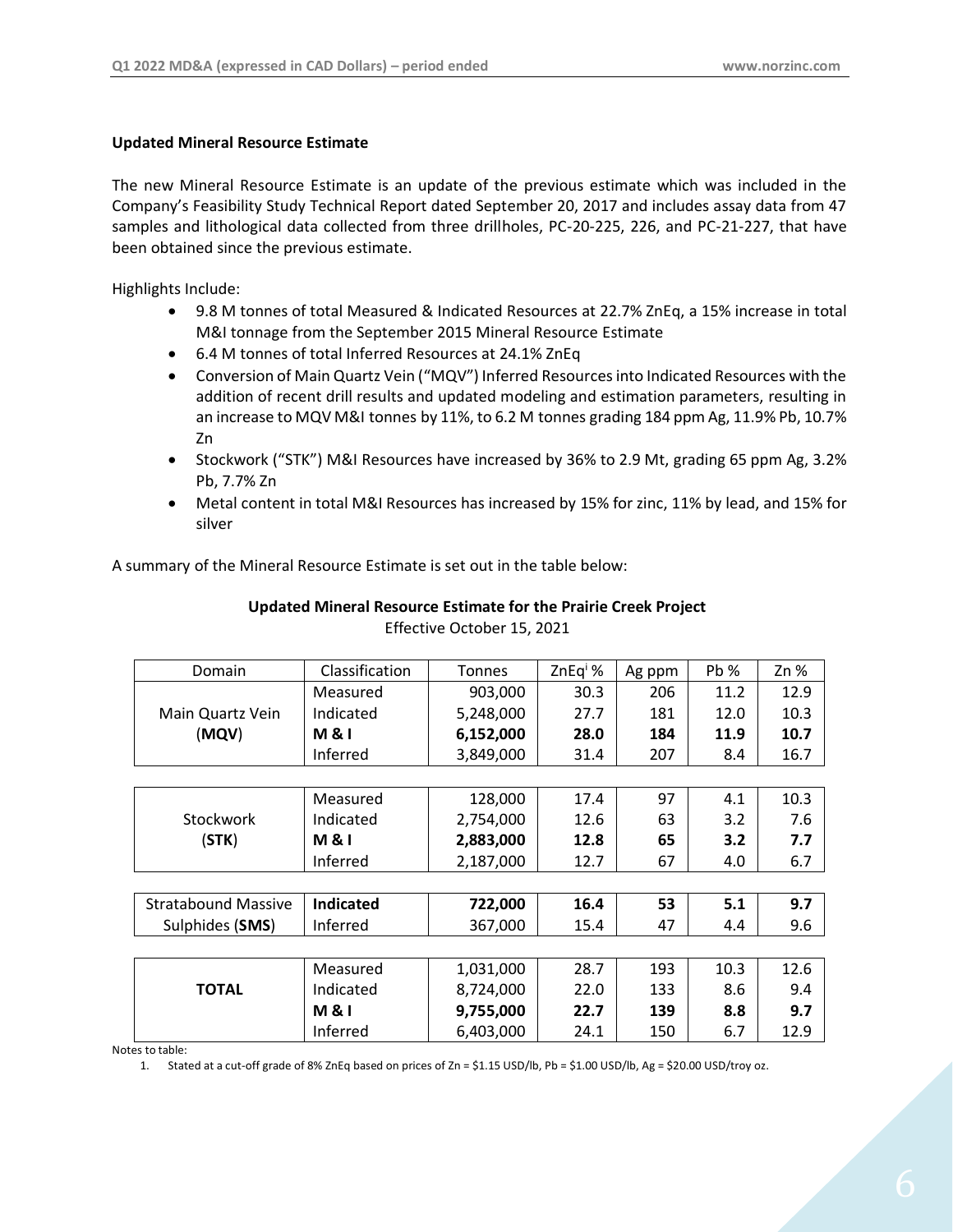2. Average overall processing recovery factors for the purposes of the resource estimate for Zn, Pb and Ag are 81.5%, 84.3%, and 95.1% respectively, with payables similarly as 85.0%, 94.8%, and 85.0%. Numbers may not compute exactly due to rounding.

The PEA replaces and supersedes the Company's previous 2017 Feasibility Study on the project.

The PEA was prepared in accordance with National Instrument 43-101 Standards of Disclosure for Mineral Projects ("NI 43-101") and led by Ausenco Pty Ltd ("Ausenco"), with contributions from Global Mineral Resource Services, Mining Plus and F. Wright Consulting. The authors of the PEA meet the definition of a Qualified Person ("QP") under National Instrument 43-101 and include:

- Kevin Murray, P.Eng, Manager, Process Engineering, Ausenco
- Greg Mosher, P.Geo, Global Mineral Resource Services
- Maurice Mostert, P.Eng, Manager Western Canada, Mining Plus.

The Technical Report for the Preliminary Economic Assessment for the Prairie Creek Project has been filed on SEDAR [\(www.sedar.com\)](http://www.sedar.com/).

#### **Indigenous Agreements**

Naha Dehé Dene Band ("**NDDB**") of Nahanni Butte is the nearest community to the Project, located approximately 90 kilometres southeast of site. The Project site and route of the ASR are within NDDB's Traditional Territory. Łíídlįį Kų́ę́First Nation **("LKFN")** of Fort Simpson is the largest community within the Dehcho Region, located about 185 kilometres east of the mine site. In addition, the transportation route from the Project also runs through the traditional territory of the LKFN and the Acho Dene Koe First Nation ("**ADK**").

In 2011, the Company signed an Impact Benefit Agreement with the NDDB (the "**Nahanni IBA**"), and subsequently signed a similar agreement with the LKFN (the "**LKFN IBA**") for the development of the Project. Recognizing the ASR may have additional potential impacts and effects on both groups as compared to a winter-only road, the Company signed a Traditional Land Use Agreement ("**TLUA**") with the NDDB for the construction and operation of the ASR in 2019. In addition, in August 2021, the Company and LKFN signed a Road Benefit Agreement ("RBA") and a Letter of Agreement linking the RBA with the Impact Benefit Agreement signed in 2011.

As part of the All-Season Road Environmental Assessment ("EA") Report from 2017, the NDDB and LKFN are negotiating an agreement with the Company which outlines an environmental management agreement referred to as the Environmental Management Agreement/Environmental Cooperation Management Agreement ("EMA/**ECA**"). The ECA is intended to be a formal mechanism to provide for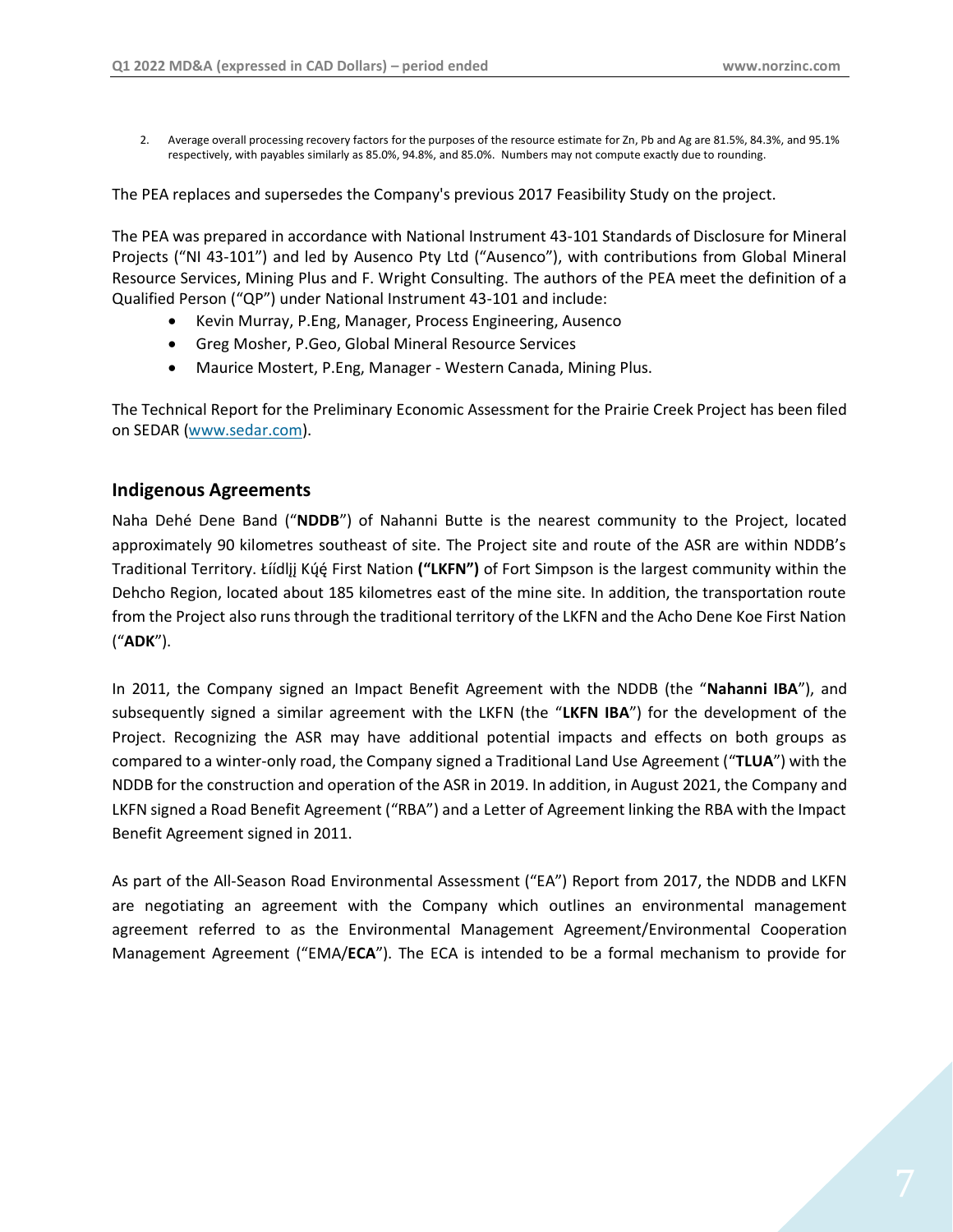Indigenous participation in environmental management, and to ensure that the mitigative measures and environmental protection commitments in the EA Report are appropriately implemented.

In 2019 the Company commenced more advanced discussions with Acho Dene Koe (ADK) particularly related to business opportunities related to the proposed mining operation. Those discussions continued through 2022 and are expected to result in a long-term agreement related to the Project.

Also, in 2011 the Company negotiated a Socio-Economic Agreement with the Government of the Northwest Territories ("**GNWT**"), covering social programs and support, commitments regarding hiring and travel, and participation on an advisory committee to ensure commitments are effective and are carried out.

# **Timing of Development**

NorZinc continues to plan, subject to permitting and financing, to construct the ASR over parts of three calendar years, initially in Phase 1 (2023) as a winter road and in Phase 2 (2024-2025) installing bridges, culverts and final grading of the road. Prior to each phase of the construction activity, the Company plans to complete further field investigations and site plans and award construction contracts. During Phase 1 the Company plans to undertake geotechnical work on the ASR route to determine final ASR design and Phase 2 bidding parameters. Subject to permitting and financing, Phase 2 construction of the ASR is planned to commence in late 2023 and continue into 2025, in parallel with continuous and ongoing site construction and project development.

The Company has applied for amendments to the current Water Licence and Land Use Permit to reflect an increased mining rate from 1,600 tpd to 2,400 tpd. Due to the requirements of the regulatory timeline, the application was filed in May 2021 and is currently in process to ensure that all permits and licences are in place in the case of an increased processing scenario with final permits expected in late Q2 2022.

# **Financing Initiatives**

The Company has engaged Auramet International, LLC ("Auramet") as Financial Advisor in conjunction with project financing for the Prairie Creek Project. Auramet's role will be to work with the Company to provide advice and assistance regarding the solicitation, structuring, negotiating, and closing of a comprehensive financing package.

The Company is targeting the main development project financing for mid-2023 with funding of the construction of the initial Phase 1 ASR (an early winter road) prior to the overall project financing, planned to be from non-bank sources as discussed below. As previously announced, the main development project funding is expected to be sourced largely from the debt and silver streaming markets.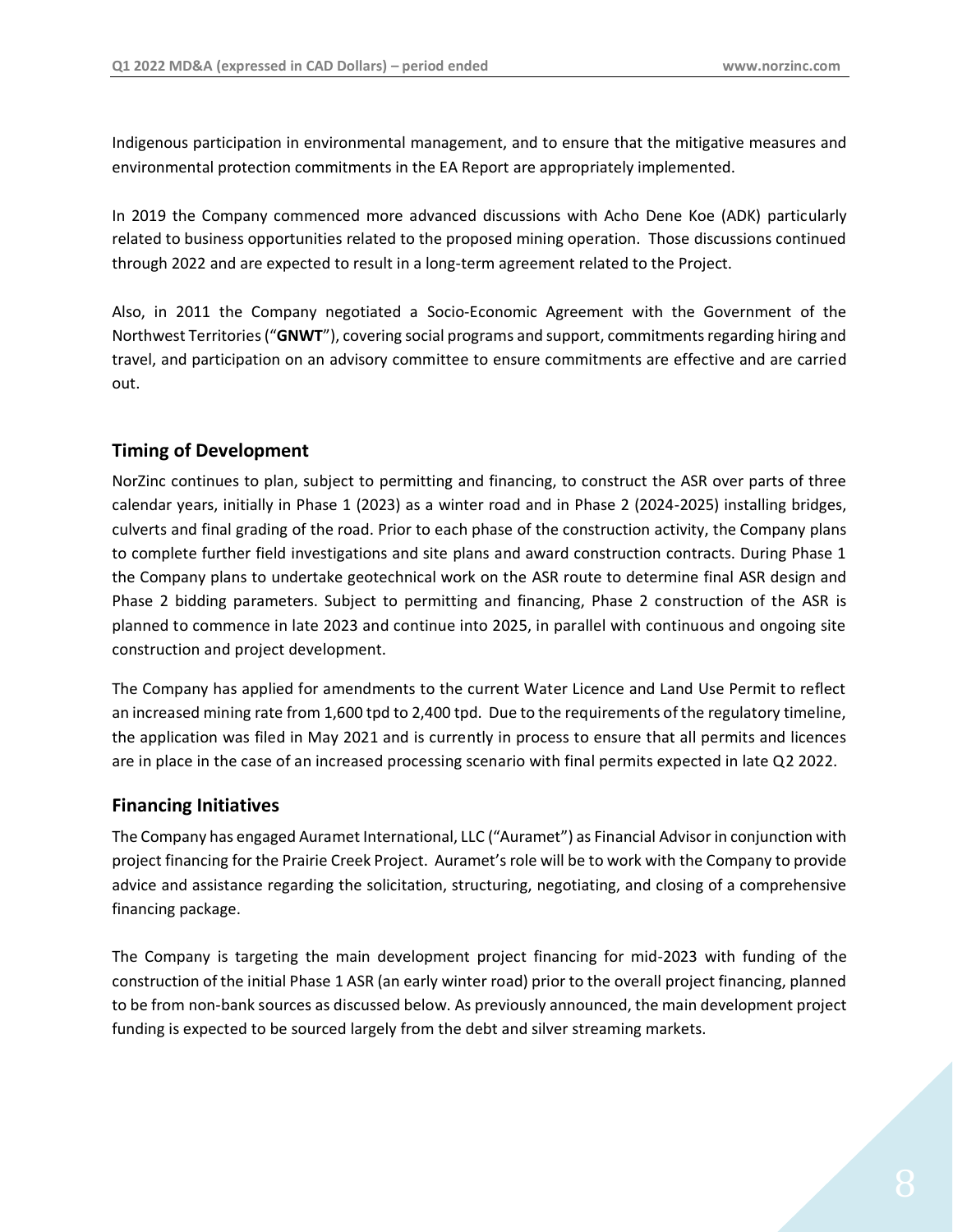Management continues to explore additional financing alternatives including flow-through financing, convertible notes, bridge loans and private placements as alternatives to a potential silver stream financing.

# <span id="page-8-0"></span>**SELECTED FINANCIAL INFORMATION**

| In thousands '000<br>Three months ended March 31, |               |               |
|---------------------------------------------------|---------------|---------------|
|                                                   | 2022          | 2021          |
| Income                                            |               |               |
| Investment income                                 | \$<br>-       | \$            |
|                                                   |               |               |
| <b>Expenses</b>                                   |               |               |
| Depreciation                                      | 16            | 18            |
| Exploration and evaluation                        | 752           | 771           |
| General and administration (1)                    | 819           | 575           |
| Share-based compensation                          | 303           | 342           |
|                                                   | 1,890         | 1,706         |
| Other income (expenses)                           |               |               |
| <b>Finance costs</b>                              | (11)          | (3)           |
| Change in decommissioning provision               | 148           | 58            |
| Other                                             | (131)         |               |
|                                                   | (4)           | 55            |
| Net loss and comprehensive loss for the year      | \$<br>(1,894) | \$<br>(1,651) |

(1) General and administration consists of listing and regulatory, management and directors, office and general, professional, and shareholder and investor communications expenses.

| In thousands '000                 |                |  |              |  |  |  |  |
|-----------------------------------|----------------|--|--------------|--|--|--|--|
| As at                             | March 31, 2022 |  | Dec 31, 2021 |  |  |  |  |
|                                   |                |  |              |  |  |  |  |
| Non-current financial liabilities | 1,823          |  | 2,250        |  |  |  |  |
| <b>Total assets</b>               | 6,572          |  | 9,603        |  |  |  |  |
| Dividends declared                | -              |  |              |  |  |  |  |

#### *Net loss*

The Company incurred a net loss of \$1.9M in the period ended March 31, 2022. The net loss was higher than the comparative year of \$1.7M. The increase was mainly driven by a mark-to-market loss to marketable securities (\$136k) in the period ended March 31, 2022. Other fluctuations were driven by timing differences.

#### *Depreciation expense*

Depreciation expense in the current period ended was consistent with the comparative period in 2021 as there were no material purchases of capital assets.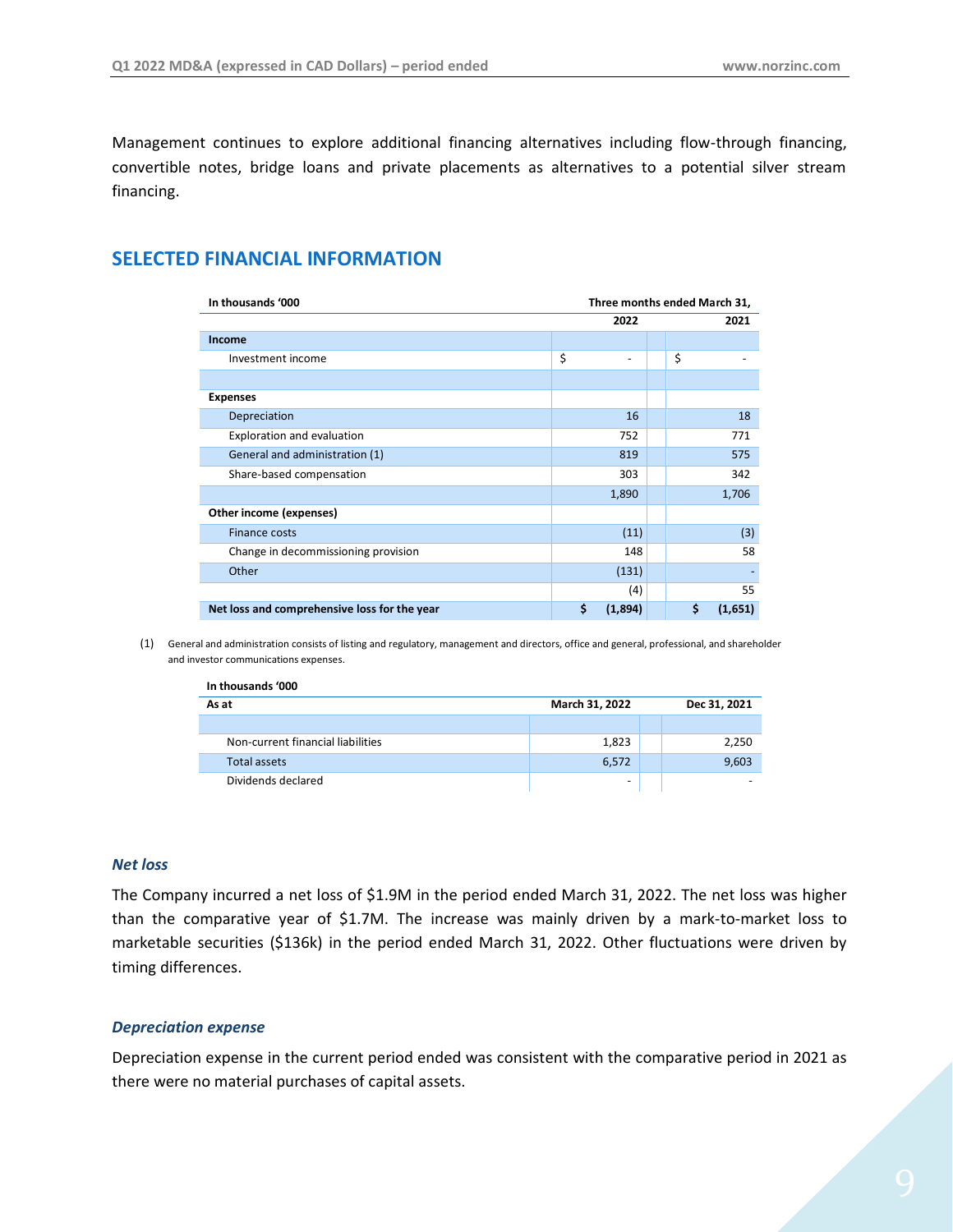#### *Exploration and evaluation expense*

Exploration and evaluation expense was consistent with the comparative period in 2021 due to similar activity level in all areas (site activities, mine planning, permitting, etc.) related to the Prairie Creek Mine.

#### *General and administration expenses*

General and administration expense was higher in the current period due to an increase in corporate activities and general initiatives.

Share-based compensation varies period to period dependent on the vesting period of RSUs, DSUs and stock options.

#### *Other expenses*

Finance cost was nominal as the Company settled all long-term debt in 2020.

Loss in change in decommissioning provision (non-cash) varies period to period and it is dependent on the discount rate used for the specific period end.

#### *Non-current financial liabilities and assets*

Non-current financial liabilities were lower when compared to December 31, 2021 due to the change in estimate in the decommission provision.

Total assets decreased when compared to December 31, 2021 primarily due to the decrease in cash and exploration and evaluation assets.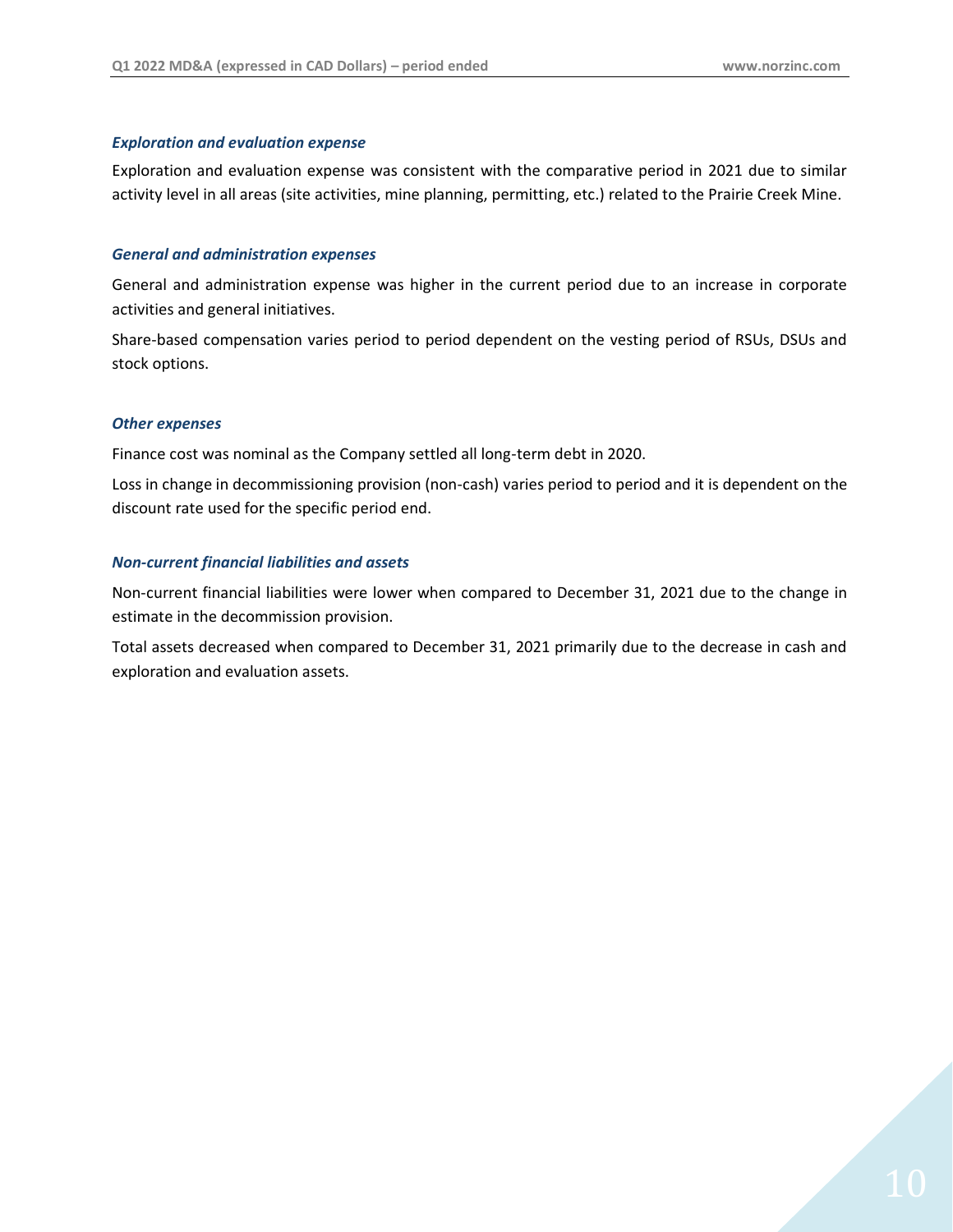| (tabled amounts are expressed in<br>thousands of CAD dollars) | Q1 2022     | Q4 2021     | Q3 2021                  | Q2 2021        | Q1 2021                  | Q4 2020            | Q3 2020            | Q2 2020      |
|---------------------------------------------------------------|-------------|-------------|--------------------------|----------------|--------------------------|--------------------|--------------------|--------------|
| Investment income                                             | \$          | \$          | \$                       | \$             | \$                       | \$<br>$\mathbf{1}$ | \$<br>$\mathbf{1}$ | $\mathsf{S}$ |
| Depreciation                                                  | (16)        | (16)        | (17)                     | (19)           | (18)                     | (19)               | (17)               | (18)         |
| <b>Exploration and evaluation</b>                             | (752)       | (2,942)     | (3,062)                  | (1,771)        | (771)                    | (1, 486)           | (1,045)            | (540)        |
| General and administration (1)                                | (819)       | (1, 102)    | (705)                    | (1, 532)       | (575)                    | (1, 347)           | (545)              | (581)        |
| Share-based compensation                                      | (303)       | (177)       | (195)                    | (162)          | (342)                    | (124)              | (178)              | (203)        |
| Other (expense) income                                        | (136)       |             |                          |                | ٠                        |                    |                    |              |
| (Impairment) / impairment                                     |             | 415         |                          |                | $\overline{\phantom{0}}$ |                    | (4,098)            |              |
| reversal on E&E assets                                        |             |             |                          |                |                          |                    |                    |              |
| Tax recovery                                                  |             | 297         | $\overline{\phantom{0}}$ |                | -                        |                    |                    |              |
| <b>Finance costs</b>                                          | (11)        | (3)         | $\mathbf{1}$             | (2)            | (3)                      | (116)              | (102)              | (51)         |
| Gain on foreign currency                                      | (5)         | (1)         | $\overline{2}$           | $\overline{2}$ | -                        | (17)               | 87                 | 68           |
| translation                                                   |             |             |                          |                |                          |                    |                    |              |
| Gain / (loss) on change in                                    | 148         | (76)        | 41                       | (47)           | 58                       | (34)               |                    | (23)         |
| decommissioning provision                                     |             |             |                          |                |                          |                    |                    |              |
| Net (loss) income                                             | (1,894)     | (3,605)     | (3,935)                  | (3,531)        | (1,651)                  | (3, 143)           | (5,896)            | (1, 348)     |
| (Loss) earnings per share                                     | (0.00)      | (0.01)      | (0.01)                   | (0.01)         | (0.00)                   | (0.01)             | (0.02)             | (0.01)       |
| <b>Total liabilities</b>                                      | 3,797       | 5,197       | 4,234                    | 4,131          | 3,144                    | 4,545              | 10,363             | 7,222        |
| <b>Total assets</b>                                           | \$<br>6,572 | \$<br>9,603 | Ś<br>8,746               | \$<br>6,106    | \$7,510                  | \$10,300           | \$<br>8,633        | \$11,210     |

#### *Consolidated quarterly loss – 8 quarters historic trend*

(1) General and administration consists of listing and regulatory, management and directors, office and general, professional, and shareholder and investor communications expenses.

#### *Three months ended March 31, 2022 vs all historic quarters in 2021 and 2020*

The net loss for the quarter was \$1.9M which was lower than the majority of the historic quarters in 2021 and 2020 due seasonality at Prairie Creek resulting in a ramp up of exploration activity in Q2 and Q3. Q1 2022 had a larger net loss than Q1 2021 and Q2 2020 primarily due to a higher G&A expense and a revaluation loss on marketable securities in the current quarter.

Depreciation was consistent with all historic quarters as there were no material capital asset purchases.

General and administration varies quarter over quarter primarily due to the timing difference of expenses. . Share-based compensation varies year to year dependent on the vesting period of RSUs, DSUs and stock options. Finance costs are significantly lower in the current quarter as the Company repaid its long-term debt in 2020.

Loss in change in decommissioning provision (non-cash) varies year to year and it is dependent on the discount rate used for the specific period end.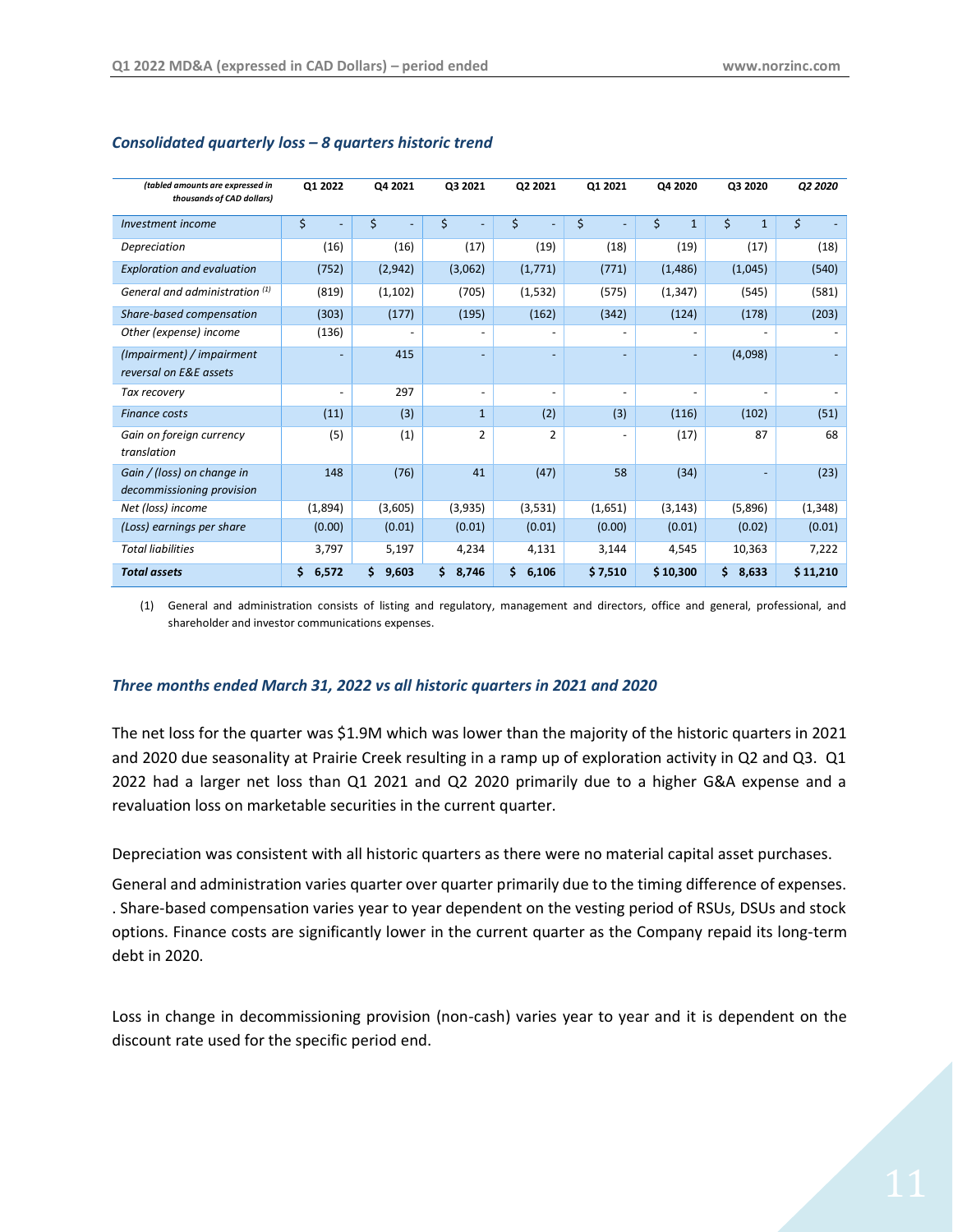#### *Change in total liabilities and assets*

Total liabilities have increased and decreased throughout 2020 to 2021 dependent on the timing of loan payable withdrawal and settlement. In Q3 2020, the liabilities balance was at its highest due to a quarter end loan payable balance of \$7.0M. This was settled through a rights offering in Q4 2020, resulting in a lower total liabilities balance in subsequent periods. In Q2 2021, the increase in total liabilities was due to the termination and severance payable to a former senior executive of the Company. In Q3 2021, total liabilities remained consistent with Q2 2021. In Q4 2021, total liabilities increased due to the timing of payments for accounts payable and accrued liabilities. In Q1 2022, total liabilities decreased due to the timing of settlement of liabilities.

Total assets have increased and decreased throughout 2020 to 2021 dependent on the timing of financings and the use of cash for exploration and general corporate expenditure. The assets significantly decreased in Q3 2020 due to an impairment charge on exploration and evaluation assets of \$4.1M. Total assets subsequently increased in Q4 2020 due to the receipt of cash upon closing of a rights offering in November 2020 (net \$2.2M) and a flow-through share financing in December 2020 (\$1.6M). Total assets increased in Q3 2021 due to the receipt of cash upon closing of a prospectus offering and concurrent private placement in August 2021 (net \$6.3M). Total assets further increased in Q4 2021 due to the \$3.3M private placement with RCF and the sale of the Newfoundland assets resulting in an impairment reversal of \$0.4M. Total assets decreased in Q1 2022 due to decrease in cash related to amounts spent on exploration and evaluation and general and administrative costs.

|                                                                 |    | For period ended March 31, |               |
|-----------------------------------------------------------------|----|----------------------------|---------------|
| (tabled amounts are expressed in thousands of CAD dollars)      |    | 2022                       | 2021          |
| Cash outflows from operating activities                         | \$ | (2,399)                    | \$<br>(2,460) |
| Cash outflow from financing activities                          |    | (57)                       | (103)         |
| Cashflow from investing activities                              |    | 76                         |               |
| Net cash flows                                                  |    | (2,380)                    | (2, 563)      |
| Cash and cash equivalents balance - beginning of<br>the period. | \$ | 3,836                      | \$<br>5,286   |
| Cash and cash equivalents balance – ending of the<br>period.    | \$ | 1,456                      | \$<br>2.723   |

# <span id="page-11-0"></span>**LIQUIDITY AND CAPITAL RESOURCES**

As at March 31, 2022, the Company had a working capital balance of \$1.4M (December 31, 2021 – \$3.1M), which included cash and cash equivalents of \$1.5M (2021 - \$3.9M). The working capital balance has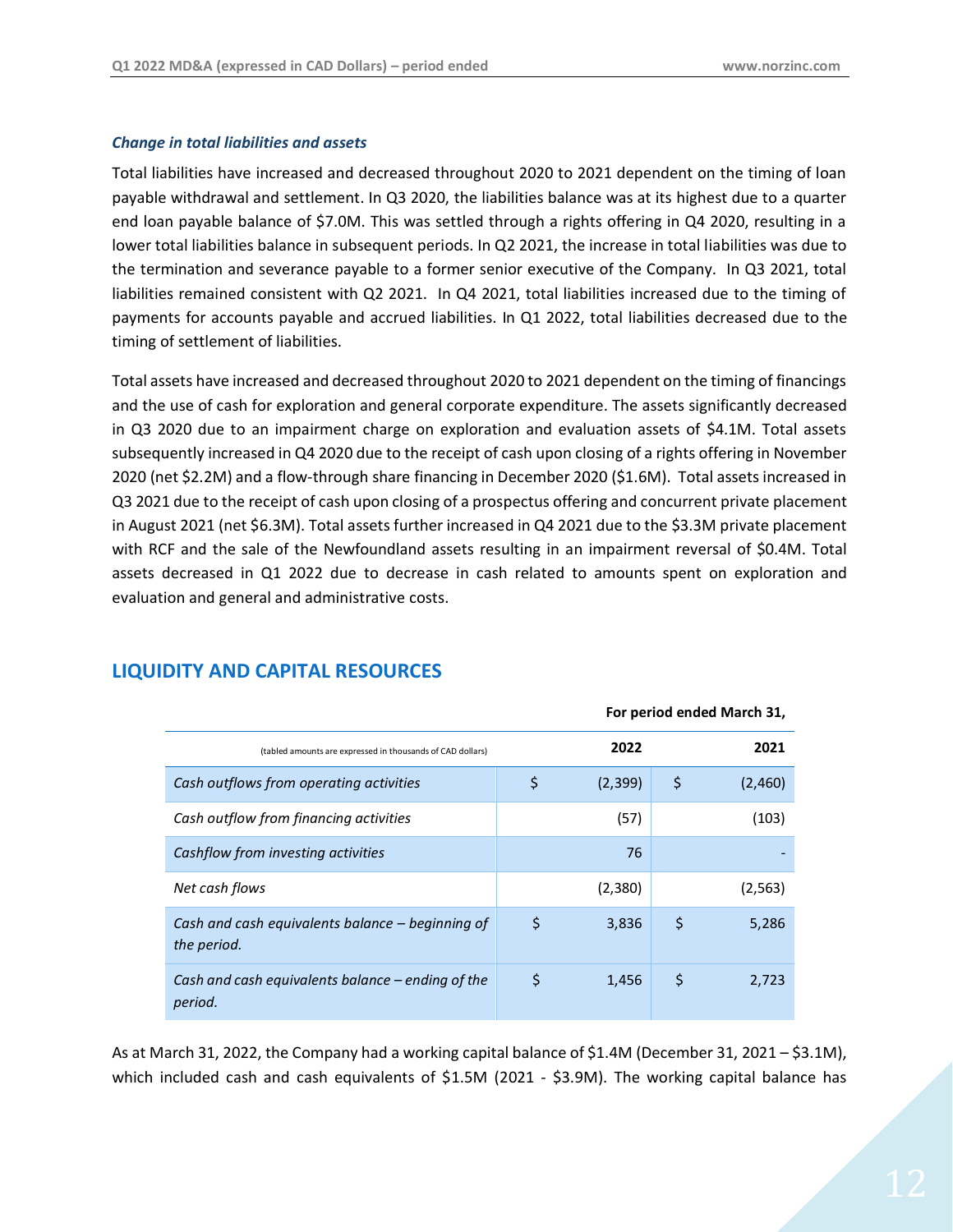decreased from 2021 to 2022 due to exploration and corporate expenditures in the period with no new financing.

For period ended March 31, 2022, the cash outflow from operating was \$2.4M, compared to \$2.5M in 2021. Business activities were consistent with the same period in the prior year.

For period ended March 31, 2022, the cash outflow from financing activities was \$0.1M, compared to outflow of \$0.1M in 2021. Unlike the same period in the prior year, the Company had a lower tax remittances amount on exercising of RSUs and DSUs.

For period ended March 31, 2022, the cash flow from investing activities was \$0.1M, compared to \$nil in 2021. The cashflow was resulted from a refund of reclamation deposits.

The Company has a history of losses with no operating revenue other than interest income and has working capital of \$1.4M as at March 31, 2022 (December 31, 2021 – \$3.1M). The ability of the Company to carry out its planned business objectives and meet its short-term working capital needs is dependent on its ability to raise adequate financing from lenders, shareholders and other investors. Additional financing will be required to continue the development of the Prairie Creek Project and to put the Prairie Creek Project into production. There is no assurance that such financing will be available on a timely basis or on acceptable terms. If the Company is unable to obtain adequate additional financing, the Company will be required to curtail operations, exploration and development activities. The Company is currently evaluating various opportunities and seeking additional sources of financing. These conditions indicate the existence of material uncertainties which cast significant doubt about the Company's ability to continue as a going concern. The associated condensed interim consolidated financial statements do not give effect to any adjustments, which could be material, and which would be necessary should the Company be unable to continue as a going concern and, therefore, be required to realize its assets and discharge its liabilities in other than the normal course of business and at amounts different than those reflected in the condensed interim consolidated financial statements.

| (thousands of Canadian dollars)          | Payment due by period |                          |           |                          |                   |  |
|------------------------------------------|-----------------------|--------------------------|-----------|--------------------------|-------------------|--|
| <b>Contractual Obligations</b>           | Total                 | Less than 1 year         | 1-3 years | 3-5 years                | More than 5 years |  |
| Operating lease obligation (1)           | 63                    | 54                       | 9         | $\overline{\phantom{a}}$ | $\sim$            |  |
| Decommissioning provision <sup>(2)</sup> | 3,241                 | $\overline{\phantom{0}}$ | -         |                          | 3,241             |  |
| Annual fees and taxes (3)                | 750                   | 75                       | 150       | 225                      | 300               |  |
| <b>Total Contractual Obligations</b>     | 4,054                 | 129                      | 159       | 225                      | 3,541             |  |

The following table reflects the Company's aggregate contractual commitments as of March 31, 2022:

(1) Represents obligations under operating leases for office space.

(2) The decommissioning liability obligation represents undiscounted costs which are anticipated to be predominantly incurred at the end of the life of the Prairie Creek Mine, which is estimated to be 2037. The liability is supported by a letter of credit deposited with the Government of the Northwest Territories secured by a pledge of restricted cash.

(3) Includes the annual fees related to the Company's mining leases, surface leases and mineral claims which total approximately \$45,000 per annum and property taxes of approximately \$30,000 per annum.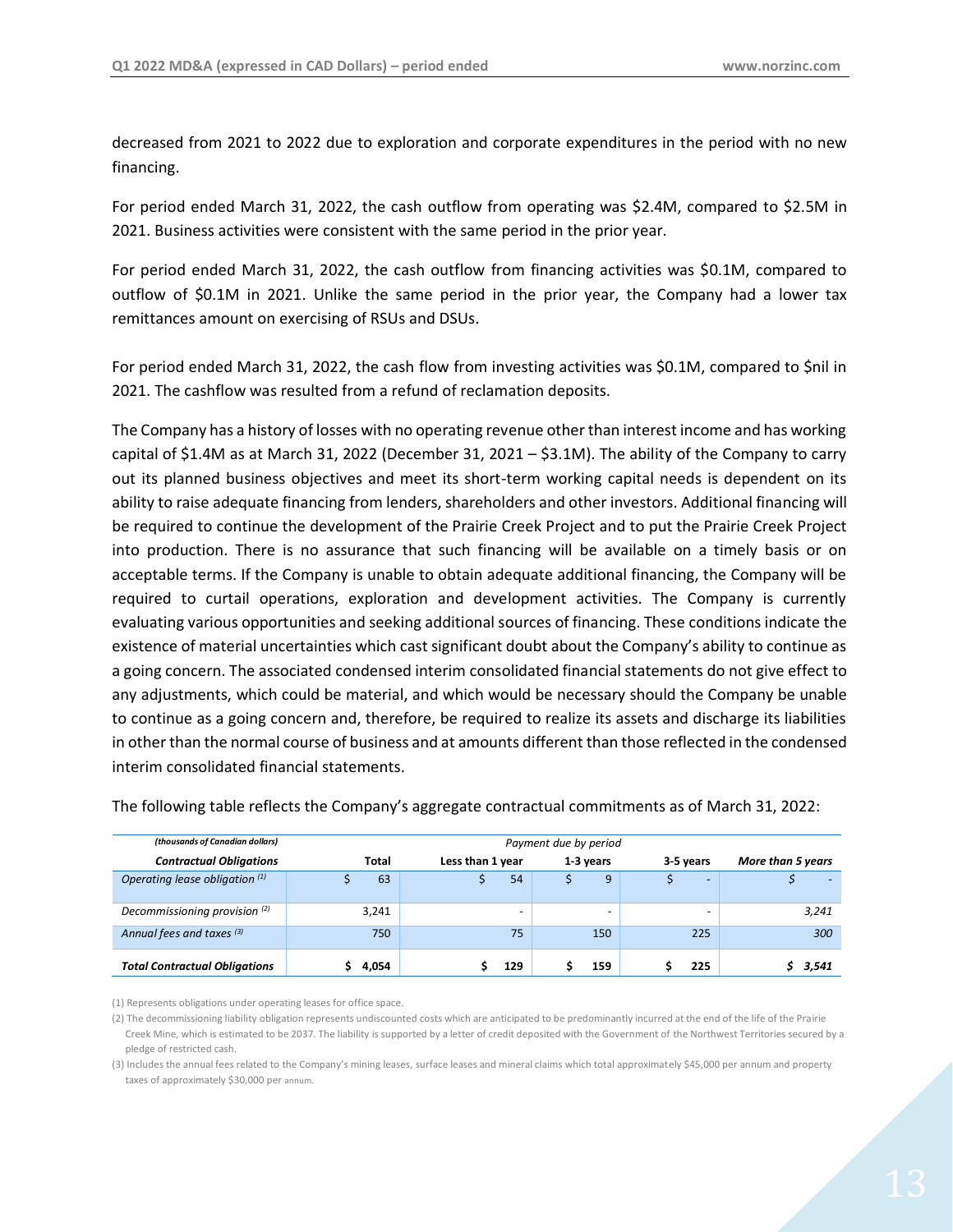# <span id="page-13-0"></span>Shareholders' Equity

| Date                 | <b>Common</b><br><b>Shares</b> | <b>Options</b> | <b>RSU</b> | DSU       | Share purchase<br>warrants |
|----------------------|--------------------------------|----------------|------------|-----------|----------------------------|
| As at March 31, 2022 | 757,315,810                    | 33,366,082     | 13,304,325 | 9,390,761 | 62,410,022                 |
|                      |                                |                |            |           |                            |
| As at date of report | 757,315,810                    | 33,366,082     | 13,304,325 | 9,390,761 | 62,410,022                 |

The following table discloses the number of options and vested options outstanding as at date of the report:

| <b>Number of options</b> | Exercise price \$ | <b>Vested</b> | <b>Expiry Date</b> |
|--------------------------|-------------------|---------------|--------------------|
| 2,500,000                | 0.20              | 2,500,000     | May 3, 2023        |
| 2,000,000                | 0.10              | 2,000,000     | May 3, 2023        |
| 1,872,096                | 0.08              | 1,872,096     | May 3, 2023        |
| 1,009,858                | 0.075             | 1,009,858     | May 3, 2023        |
| 3,000,000                | 0.076             | 1,500,000     | May 14, 2023       |
| 1,500,000                | 0.10              | 1,500,000     | December 5, 2023   |
| 1,900,000                | 0.10              | 1,900,000     | January 31, 2024   |
| 500,000                  | 0.10              | 500,000       | April 5, 2024      |
| 2,705,763                | 0.08              | 2,705,763     | February 14, 2025  |
| 3,364,962                | 0.075             | 2,103,101     | January 25, 2026   |
| 685,383                  | 0.082             | 428,364       | February 22, 2026  |
| 12,328,020               | 0.04              | 1,541,003     | February 3, 2027   |
| 33,366,082               | \$0.08            | 19,560,185    |                    |

# <span id="page-13-1"></span>**REGULATORY DISCLOSURES**

#### *Off-Balance Sheet Arrangements*

As at the date of this report, the Company did not have any off-balance sheet arrangements.

#### *Proposed Transactions*

The Company does not have any proposed transactions as at March 31, 2022 other than as disclosed elsewhere in this Management Discussion and Analysis.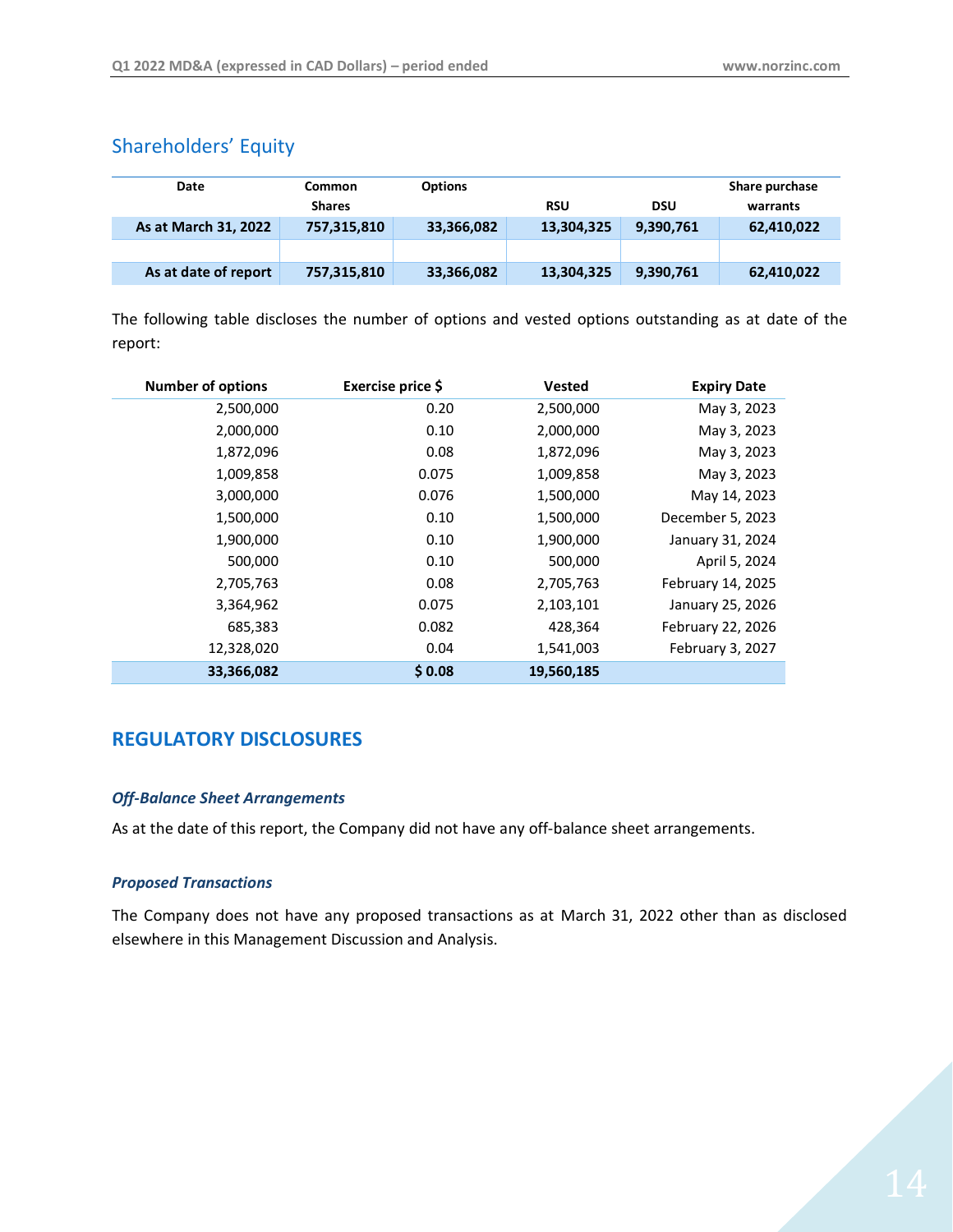#### *Financial Instruments*

|                               |                | March 31, 2022 | December 31, 2021 |
|-------------------------------|----------------|----------------|-------------------|
| Cash and cash equivalents     | Amortized cost | 1,456          | 3,836             |
| Short-term investments        | Amortized cost | 52             | 52                |
| Marketable securities         | <b>FVTPL</b>   | 1,445          | 1,581             |
| Other receivables             | Amortized cost | 404            | 624               |
| Restricted cash               | Amortized cost | 2,408          | 2,508             |
| Accounts payable              | Amortized cost | (1,273)        | (1, 911)          |
| Accrued and other liabilities | Amortized cost | (673)          | (943)             |

#### *(a) Categories of financial instruments*

All financial instruments classified as amortized cost and FVTPL are classified under the Level 1 fair value hierarchy. The carrying value of the Company's financial assets and liabilities reasonably approximate their fair values.

#### *(b) Interest rate risk*

In respect of financial assets, the Company's policy is to invest cash at floating rates of interest and cash reserves are to be maintained in cash equivalents in order to maintain liquidity. Fluctuations in interest rates impact the value of cash equivalents. Included in net loss for the three-months period ended March 31, 2022, is investment income earned on the Company's cash and cash equivalents and short-term investments. As at March 31, 2022, with other variables unchanged, a 1% increase or decrease in the Prime rate would have resulted in a decrease or increase, respectively, to net loss of \$nil. The Company does not have any debt obligations which expose it to interest rate risk.

# *(c) Credit risk*

Credit risk is the risk that one party to a financial instrument will fail to discharge an obligation and cause the other party to incur a financial loss. The Company does not currently generate any revenues from sales to customers nor does it hold derivative type instruments that would require a counterparty to fulfil a contractual obligation resulting in credit risk. The Company seeks to hold its cash and cash equivalents, short-term investments and restricted cash with reputable financial institutions. The Company considers the following financial assets to be exposed to credit risk: cash and cash equivalents, short-term investments, and restricted cash. The carrying value of these financial assets at March 31, 2022 is \$3.9M (December 31, 2021 - \$6.4M). At March 31, 2022, the Company's cash and cash equivalents, short-term investments and restricted cash were invested with two Canadian financial institutions.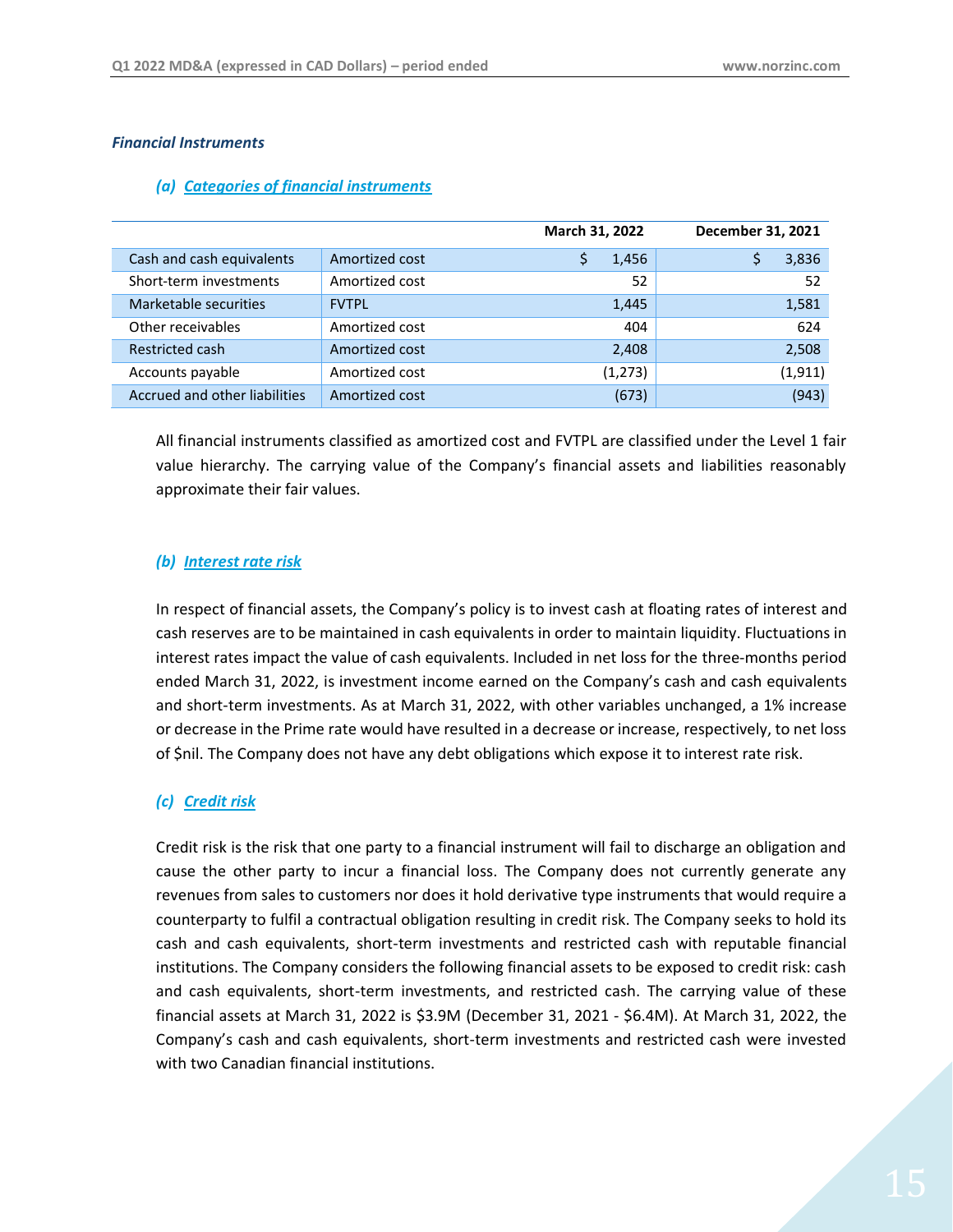#### *(d) Liquidity risk*

Liquidity risk encompasses the risk that the Company cannot meet its financial obligations as they fall due. The Company ensures that there is sufficient capital in order to meet short-term business requirements. The Company's policy is to invest cash at floating rates of interest, while cash reserves are maintained in cash equivalents in order to maintain liquidity after taking into account the Company's holdings of cash equivalents, money market investments, and receivables. As at March 31, 2022, the Company had positive working capital of \$1.4M (December 31, 2021 - \$3.1M).

#### *Significant Accounting Policies*

Please refer to the unaudited condensed interim consolidated financial statements for the period ended March 31, 2022 and audited financial statements for the year ended December 31, 2021 which were filed on SEDAR.

#### *IFRS Standards Issued But Not Yet Effective*

There are a number of new standards, amendments to standards and interpretations, which are not yet effective for the period ended March 31, 2022 and have not been applied in preparing the Company's consolidated financial statements. The Company does not expected that the adoption of these new standards will have a material impact on the consolidated results, financial position or accounting policies of the Company.

#### *Critical Accounting Estimates and Judgments*

The preparation of consolidated financial statements in conformity with IFRS requires management to make judgments, estimates and assumptions that affect the application of policies and reported amounts of assets and liabilities, income and expenses. Management uses its best estimates for these purposes, based on assumptions that it believes reflect the most probable set of economic conditions and planned courses of action. Actual results may differ from these estimates. Please refer to the period ended March 31, 2022 financial statements and audited annual financial statements for the year ended December 31, 2021 which was filed on SEDAR.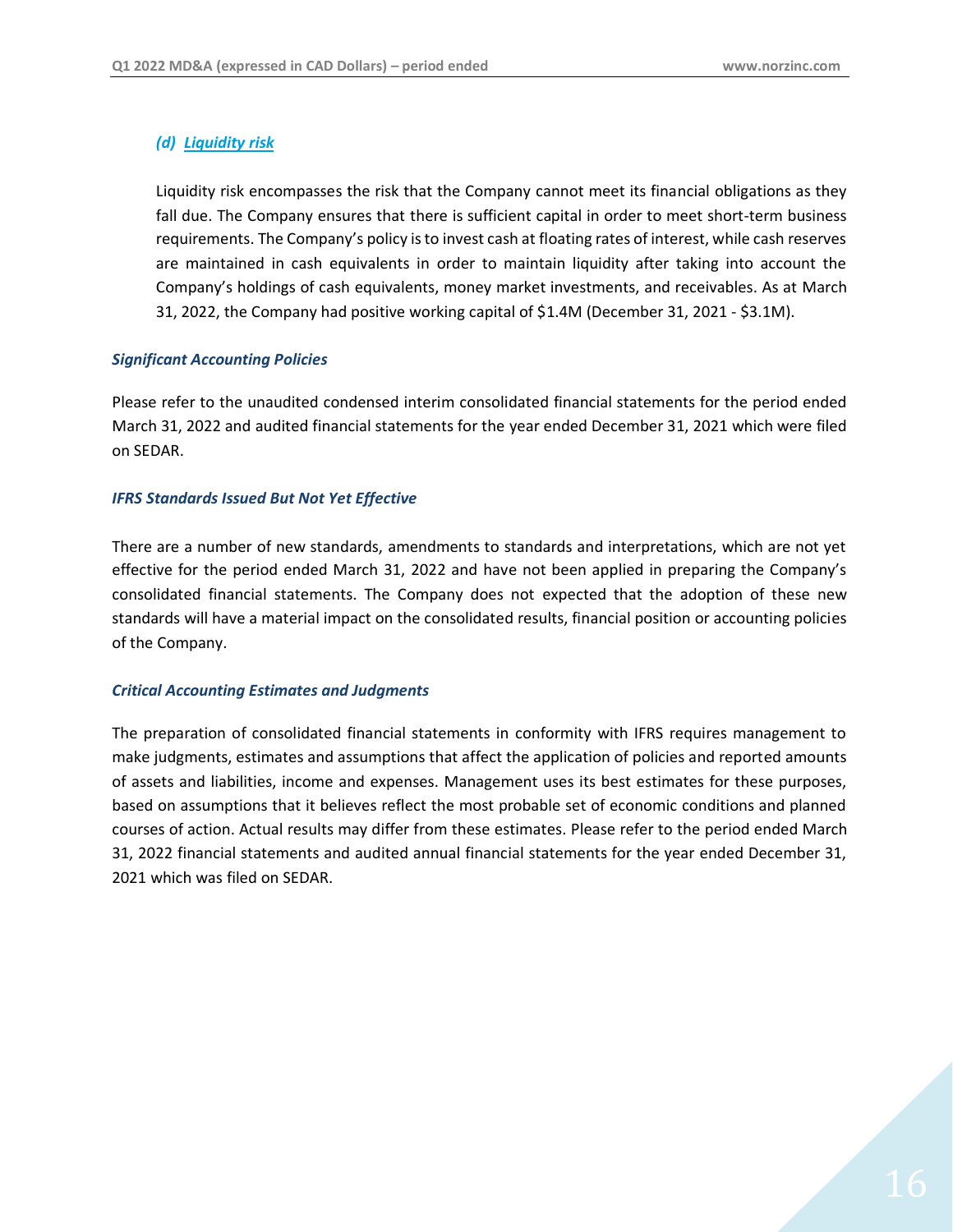# **Internal Controls and Procedures**

#### *Disclosure Controls and Procedures*

The Company's disclosure controls and procedures are designed to provide reasonable assurance that material items requiring disclosure by the Company in its annual filings, interim filings or other reports filed or submitted by it under securities legislations are recorded, processed, summarized and reported within the time periods specified in the securities legislation and include controls and procedures designed to ensure that information required to be disclosed by the Company in its annual filing, interim filings or other reports filed or submitted under securities legislation is accumulated and communicated to the Company's management, including its Chief Executive Officer ("CEO") and Chief Financial Officer ("CFO"), as appropriate to allow timely decisions regarding required disclosure.

As required under National Instrument 52-109, management advises that there have been no changes in the Company's disclosure controls and procedures that occurred during the period ended March 31, 2022, that have materially affected, or are reasonably likely to materially affect, the Company's disclosure controls and procedures.

It should be noted that, while the Company's CEO and CFO believe that the Company's disclosure controls and procedures provide a reasonable level of assurance and that they are effective, they do not expect that the disclosure controls and procedures can prevent all errors or mistakes. A control system, no matter how well conceived or operated, can provide only reasonable, not absolute, assurance that the objectives of the control system are met.

#### *Internal Control over Financial Reporting*

Management is responsible for designing, establishing and maintaining a system of internal controls over financial reporting to provide reasonable assurance that the financial information prepared by the Company for external purposes is reliable and has been recorded, processed and reported in an accurate and timely manner in accordance with IFRS.

There have been no significant changes in our internal controls during the quarter ended March 31, 2022 that have materially affected, or are reasonably likely to materially affect, internal control over financial reporting.

#### *Risk and uncertainties*

This MD&A contains forward-looking statements. Readers are cautioned as to the risks and uncertainties related to the forward-looking statements and are directed to those risks and uncertainties discussed in the Annual Information Form ("AIF") dated March 23, 2022, of which was filed on SEDAR. Also, please refer to the "Cautionary Statement on Forward-Looking Information" at the end of the MD&A.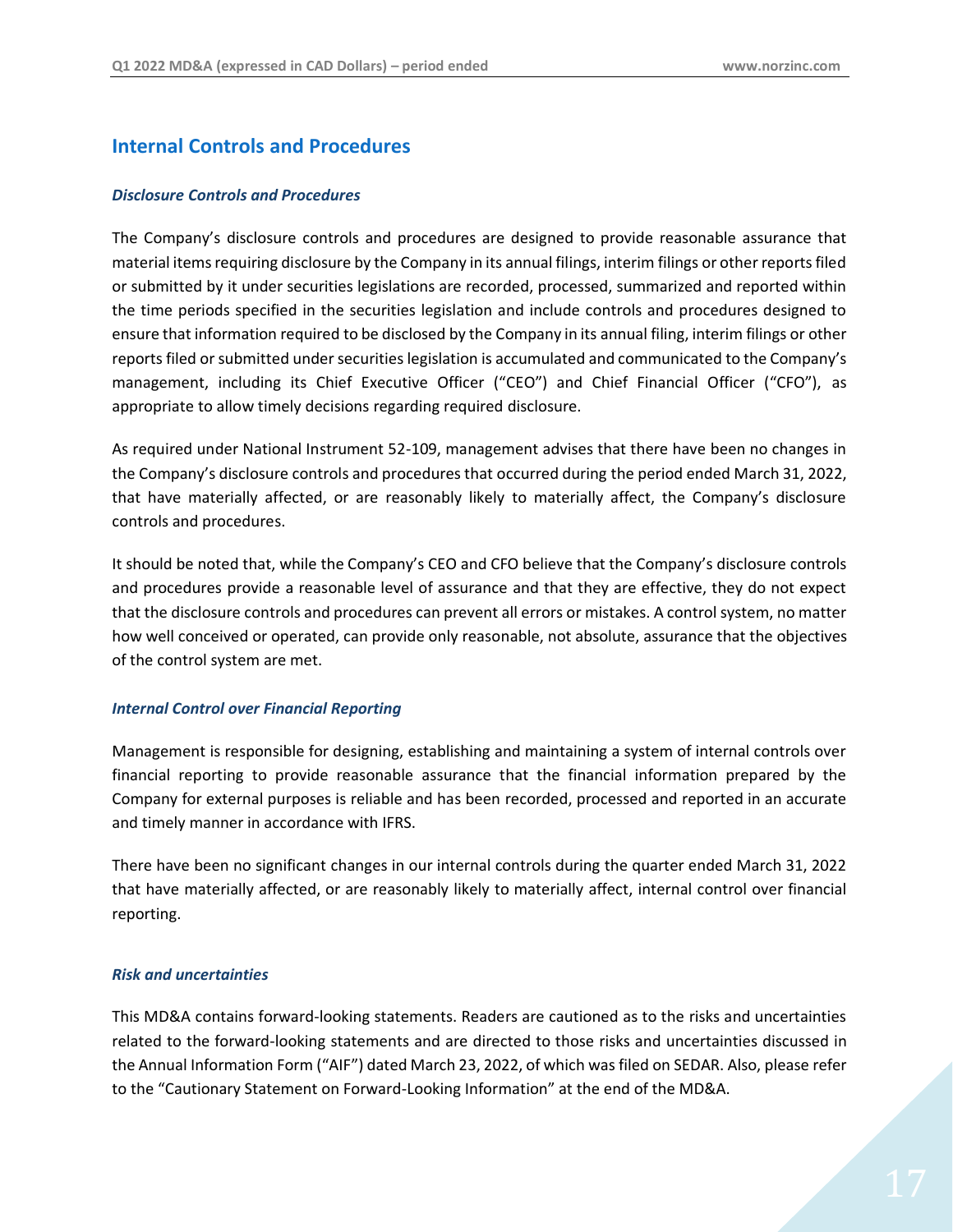#### *Other technical information*

All scientific and technical information in this MD&A has been reviewed and approved by Kerry Cupit, P.Geo., a qualified person for the purposes of National Instrument 43-101 *Standards of Disclosure for Mineral Projects*. For additional information regarding the Company's Prairie Creek Project, please refer to the news release of the Company dated October 21, 2021, detailing results of the PEA prepared for the Prairie Creek Project. A Technical Report for the PEA dated effective October 15, 2021, by Ausenco with contributions from Global Mineral Resource Services, Mining Plus and F. Wright Consulting, is available on the Company's profile at [www.sedar.com.](http://www.sedar.com/) Mineral resources that are not mineral reserves do not have demonstrated economic viability. Inferred mineral resources are considered too speculative geologically to have economic considerations applied to them that would enable them to be categorized as mineral reserves and there is no certainty that all or any part of an inferred mineral resource will ever be upgraded to a measured or indicated mineral resource or to a mineral reserve.

# <span id="page-17-0"></span>**ADDITIONAL INFORMATION AND CAUTIONARY STATEMENTS**

Additional information relating to the Company is contained in the Company's AIF in respect of the financial year ended December 31, 2021, available under the Company's profile on SEDAR at [www.sedar.com](file://///czcdc/Finance/Financial%20Statements/2016/CZN/Quarterly/CZN%20-%20Q1%20-%202016-03-31/A2%20-%20MD&A/www.sedar.com) and on the Company's website at [www.norzinc.com.](http://www.norzinc.com/)

# <span id="page-17-1"></span>**CAUTIONARY NOTE REGARDING FORWARD-LOOKING STATEMENTS**

This MD&A contains "forward-looking information" within the meaning of applicable Canadian securities legislation and "forward-looking statements" with the meaning of the United States Private Securities Litigation Reform Act of 1995 (collectively, "forward-looking statements"), such as estimates and statements that describe the Company's future plans, objectives or goals, including words to the effect that the Company or management expects a stated condition or result to occur. Forward-looking statements in this MD&A include, but are not limited to, statements with respect to the Company's planned or proposed Prairie Creek Project operations including; future mine grades and recoveries; the estimation of mineral reserves and mineral resources; the realization of mineral reserve and mineral resource estimates; cost estimates for further construction and development of the Prairie Creek Project capital and operating cost estimates and long-term environmental reclamation obligations; exploration plans at the Prairie Creek Project and other exploration properties and the expected results thereof; the timing and process for obtaining operating permits; projected earnings before interest, taxes, depreciation and amortization on the Prairie Creek Project; the timing of and amount of potential revenue; requirements for additional capital; and the outlook for future prices of zinc, lead and silver; the impact to the Company of future accounting standards; and the risks and uncertainties around the Company's business.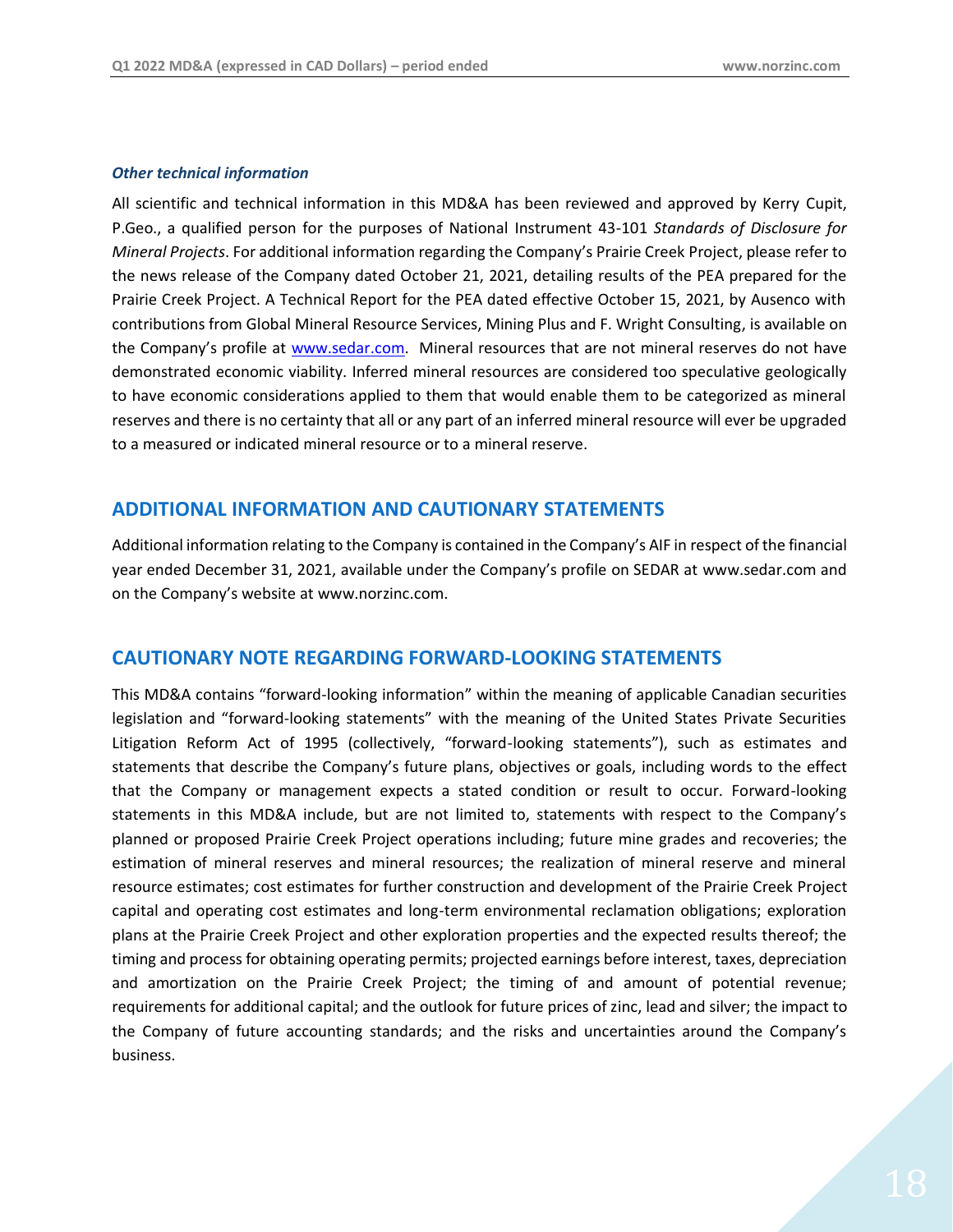Forward-looking statements by their very nature, involve inherent risks and uncertainties which could cause actual results or events to differ materially from those reflected in the forward-looking statements, including risks relating to, among other things: mineral reserves, mineral resources (including with respect to the size, grade and recoverability of mineral resources), results of exploration, reclamation and other post-closure costs, capital and construction costs, mine production costs, the timing of exploration, development and mining activities, and the Company's financial condition and prospects not being consistent with the Company's expectations, changes in general economic conditions and conditions in the financial markets; changes in demand and prices for the minerals the Company is exploring for or expects to produce; inability to obtain and/or maintain permits or approvals; litigation; legislative, environmental and other judicial, regulatory, political and competitive developments in areas in which the Company operates; technological and operational difficulties (including failure of plant, equipment or processes to operate in accordance with specifications or expectations) encountered in connection with the Company's activities; unavailability of materials and equipment, and the sources of such items; labour relations matters, industrial disturbances or other job action; inherent uncertainty of production and cost estimates and the potential for unexpected costs and expenses; changing interest and foreign exchange rates; unanticipated events related to health, safety and environmental matters, political risk, social unrest, and changes in general economic conditions or conditions in the financial markets.

These forward-looking statements are also based on certain assumptions which the Company believes are reasonable, including that market fundamentals will result in sustained zinc, lead, silver and other commodity demand and prices, and such prices will be materially consistent with those anticipated; the proposed development of the Company's mineral projects will be viable operationally and economically and proceed as planned; the actual nature, size and grade of the Company's mineral resources and reserves are materially consistent with such estimates; any additional financing required by the Company will be available on reasonable terms and when required; that general business and economic conditions will not change in a materially adverse manner; that all necessary governmental approvals for the planned exploration on the Prairie Creek Mine will be obtained on acceptable terms and in a timely fashion; and the Company will not experience any material accident, labour dispute or failure of plant or equipment.

The material assumptions used to develop EBITDA projections for the Prairie Creek Project are contained in the Prairie Creek Technical Report.

The above list is not exhaustive of the factors that may affect any of the Company's forward-looking statements. These and other factors should be considered carefully, and readers should not place undue reliance on the Company's forward-looking statements. Further information regarding these and other factors which may cause results to differ materially from those projected in forward-looking statements are included in the filings by the Company with securities regulatory authorities, including under "Risk Factors" in the Company's AIF and in this MD&A under "Liquidity, Financial Condition and Capital